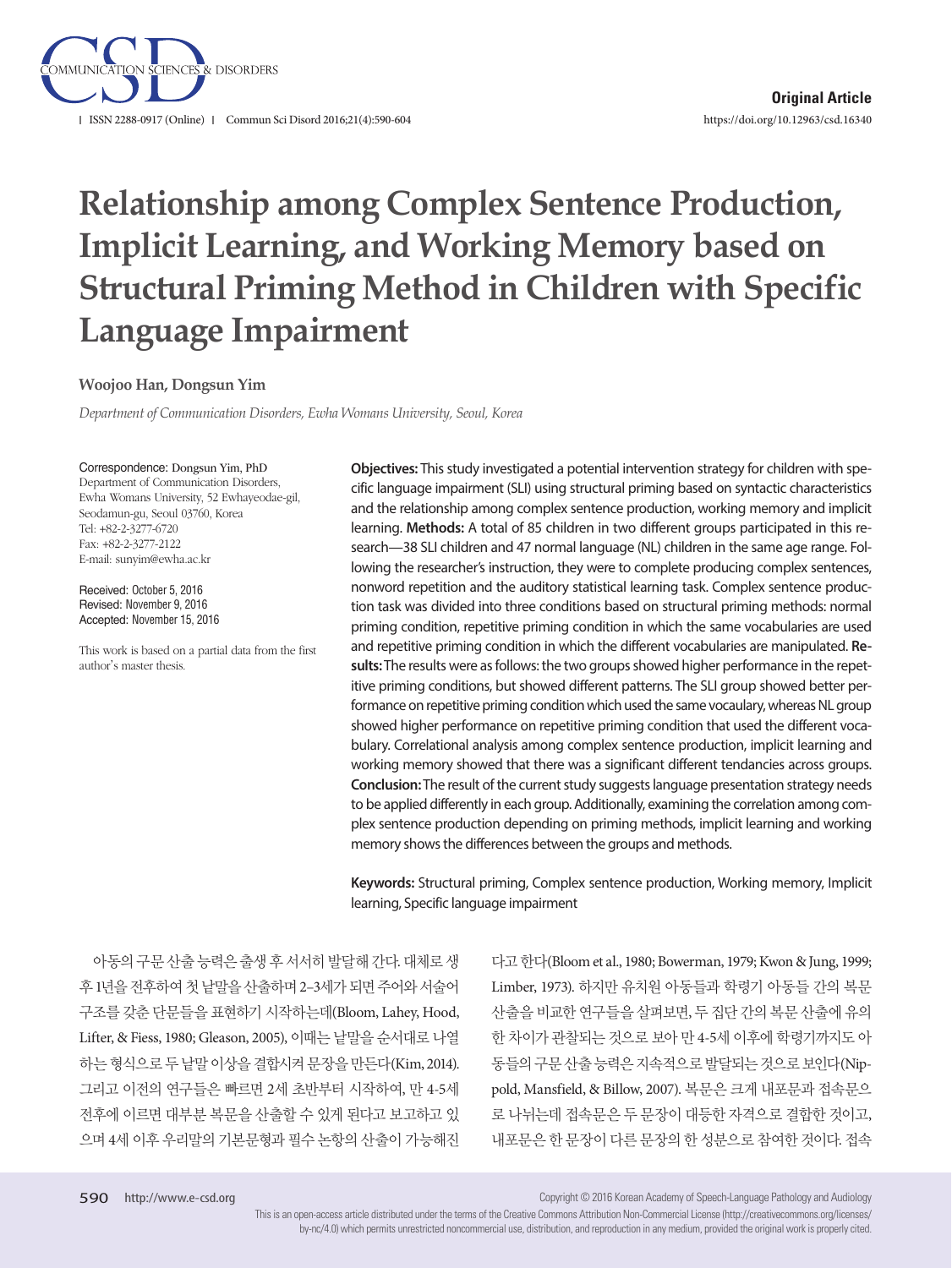문은 대등적으로 이어진 대등 접속문, 종속적으로 이어진 종속 접 속문으로 나뉘고 내포문은 명사절을 가진 명사절 내포문, 관형사 절을 가진 관형사절 내포문, 부사절을 가진 부사절 내포문, 인용절 을 가진 인용절 내포문, 서술절을 가진 서술절 내포문으로 나뉜다 (Lee & Chae, 2011). 선행연구에 의하면 접속문은 연령의 증가와 함 께 꾸준히 증가하고, 내포문은 아동의 연령이 증가함에 따라 출현 빈도가 증가하다가 특정 연령을 기점으로 감소하기 시작한다고 한 다. 특히, 명사절, 서술절, 인용절 내포문의 출현율은 4-5세까지 증 가하다가 감소하며, 관형절, 부사절 내포문은 이 시기가 지나도 출 현율이꾸준히증가한다(Kwon & Jung, 1999).

**ION SCIENCES & DISORDERS** 

구문능력의 발달은 아동들이 자신의 생각을 더 효율적으로 표 현할 수 있게 하는데, 이 과정에서 매우 중요한 것이 복문 산출이다. 복문을 산출한다는 것은 단순하게 문장과 문장을 결합시키는 것 이 아니기 때문에 이때 사용되는 다양한 문법형태소의 쓰임을 정 확하게 이해하고 사용할 수 있어야 하며, 의미론적으로는 두 문장 사이의 의미관계를 정확히 이해하고 있어야만 올바른 문장을 산출 할 수 있다(Lee, 2010). 또한 주어진 단어나 어절을 조합하여 구조적 으로 적절하고 의미적으로도 오류가 없는 문장을 만들기 위해서는 문장 구조, 문장 성분들이 통합되는 규칙, 문법적 형태소, 각 단어 들 간의 의미적 관계에 대한 지식, 어휘에 대한 지식이 통합적으로 요구된다(Lee, Jeong, & Hwang, 2013).

일반 아동들에 비해 전반적인 언어 능력이 낮다고 보고된 단순 언어장애 아동들은 구문발달에서도 유의한 지체를 나타내는데, 발달이 늦게 시작될 뿐만 아니라 발달 과정에서도 일반 아동보다 오랜 시간이 소요된다(Johnston & Kamhi, 1984; Leonard, 1998; Morehead & Ingram, 1973). 이러한 단순언어장애 아동이 보이는 구문발달의 지체는 조사 및 연결어미와 같은 문법형태소 사용의 결함과 다양한 구문구조를 사용하고 더 복잡한 문장을 산출하는 데 있어서의 어려움에 기인한 것이다(Hwang, 2003; Kim & Pae, 2002; Lee et al., 2013; Lee, Choi, & Hwang, 2014).

한편, 선행연구에서는 아동들의 구문능력을 알아보기 위해 복 문 산출을 사용한 다양한 평가방식을 고안해 왔으며 그 중 하나가 바로구문점화(structural priming/syntactic priming)이다. 구문점 화는 언어적 반복과 관련된 연구에서 파생된 개념 중 하나로, 문장 을산출할때앞서들은것과같은구조의문장을사용하게되는것 을 말하며(Bock, 1986) 이때 산출되는 문장은 앞서 들은 문장의 의 미나어휘와상관이없다(Bock & Loebell, 1990; Leonard, 2011).

구문점화는 점화 제시 횟수나 점화 시 사용하는 어휘, 제시 시점 등과같은조건을달리하여다양한방식으로실시할수있다(Gámez & Shimpi, 2016; Griffin & Weinstein-Tull, 2003; Savage, Lieven,

Theakston, & Tomasello, 2006). 선행연구를 살펴보면, 점화를 반 복한 아동이 구문 구조를 더 오래 기억할 수 있었으며(Gámez & Shimpi, 2016; Huttenlocher, Vasilyeva, & Shimpi, 2004), 이와 같은 맥락으로 일정한 기간 동안 점화를 2번 실시한 아동보다 3번 실시 한 아동의 점화 효과가 더 컸다고 한다(Savage et al., 2006). 또한 점 화 시 사용하는 언어 자극의 측면에서 동일한 점화문장을 사용하 는 것보다 같은 구조 안에서 다른 동사를 사용한 점화가 더 큰 점화 효과를 나타냈다는 선행연구 결과가 있다(Savage et al., 2006). 단 순언어장애 아동과 일반 아동은 구문발달에서도 다른 양상을 나 타내기 때문에 복문 산출을 촉진하는 방식에 대한 반응에서도 차 이를 나타낼 것이라 예측한다. 즉, 동일한 문장을 반복하는 것과 같 은 문장 구조 안에서 다른 어휘를 사용하여 문장을 반복하는 것에 대한효과가두그룹간에다르게나타날수있을것이다.

구문점화 방식에 대한 다양한 연구는 구문점화를 임상적인 관 점에서 진단과 중재의 방법으로 사용하려는 시도의 결과라고 볼 수 있다(Gámez & Shimpi, 2016; Leonard, 2011; Pickering & Ferreira, 2008). 임상에서 한 개인의 언어를 평가하는 방식은 다양하 며, 공식 검사 도구를 사용하거나 특정 언어를 평가하는 비공식 평 가를 사용하기도 하고 아동 대상의 평가에서는 평가 대상자의 집 중력과 충분한 검사 환경의 부재 등을 이유로 자연스러운 환경에 서 자발적으로 산출되는 발화를 평가하기도 한다(Kwon & Jung, 1999). 그러나 이러한 자발적 발화 분석은 아동들이 직접 산출한 발화만을 평가 대상으로 삼기 때문에 관찰되지 않은 대상자의 언 어 구조에 대한 이해나 산출 능력을 평가하기는 어렵다는 한계점이 있다(Bloom et al., 1980; Bowerman, 1979). 따라서 선행연구에서 는 이러한 자발적 발화 분석의 한계를 극복하는 방법으로 두 개의 단문을 제시하고 연결하게 하는 구조화된 과제를 사용하여 아동 들의 복문 산출을 연구하였으며(Lee, 2007; Seo & Lee, 1999), 본 연 구에서는 더 나아가 구문점화를 활용한 문장 연결과제를 실시하 여 아동들의 복문 산출 능력과 언어 수행의 기저가 되는 요소들의 관계를 알아보고자 하였다. 선행연구를 참고해보았을 때 구문점화 과제는 임상적인 측면에서 효과적인 진단 방법으로 사용될 수 있으 며, 구조화된 환경 속에서 언어를 직접적으로 조작하여 제시할 수 있기 때문에 대상자의 특징이나 언어적 취약점을 고려하여 효과적 인 중재를 실시하는 데에도 큰 도움이 될 수 있다(Gámez & Shimpi, 2016; Pickering & Ferreira, 2008).

한편, 언어 발달의 기저가 된다고 알려진 작업기억과 암묵적 학 습이 구문점화와 관련하여 어떠한 상관성을 가지고 있는가에 대한 연구도 활발히 진행되어 왔다. 암묵적 학습(implicit learning)이란 학습하고자 하는 의도나 의식적인 노력 없이 새로운 정보를 습득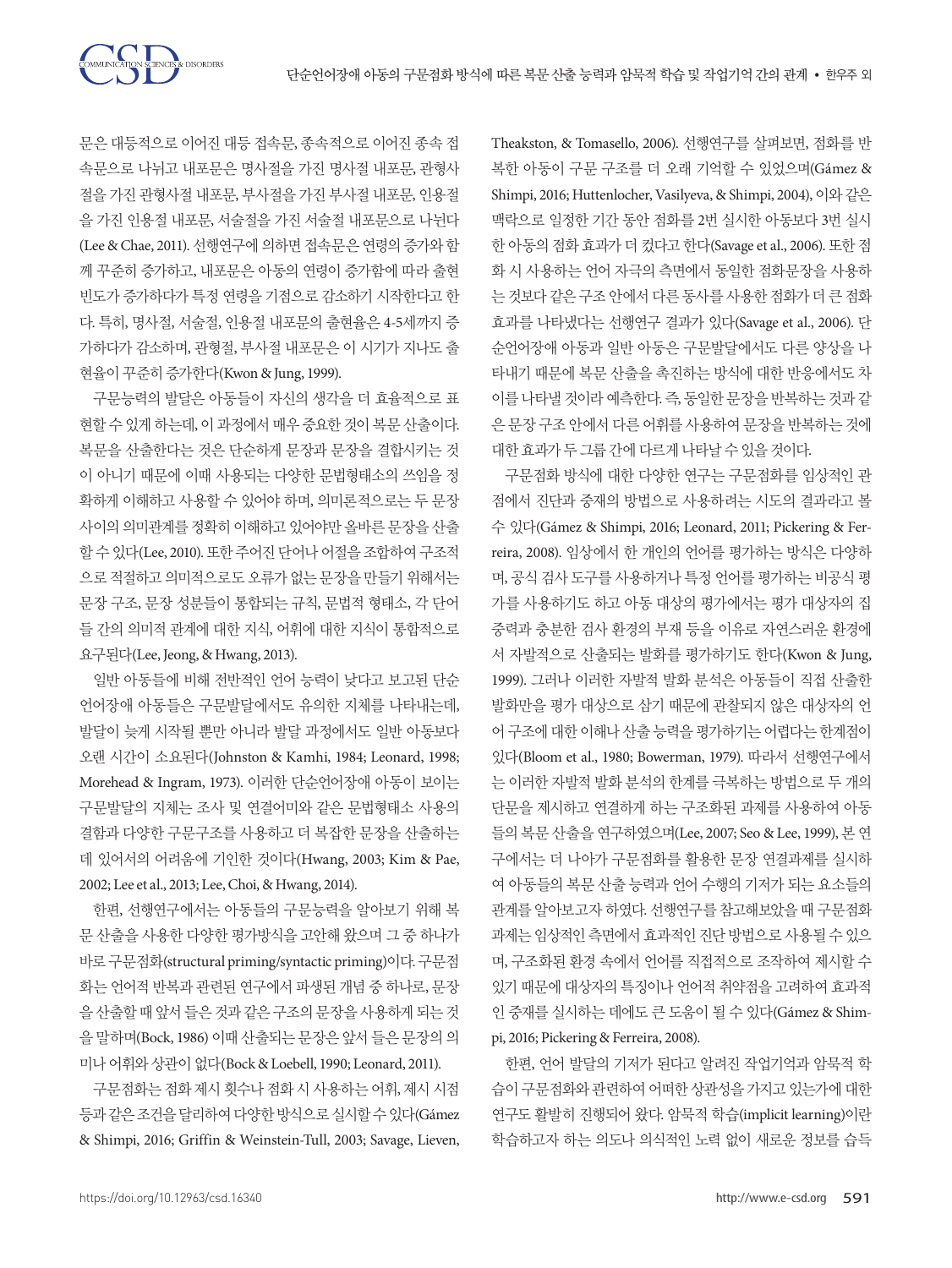

하는 것을 뜻하는 것으로(Reber, 1967) 규칙 학습과 관련하여 언어 습득의 기저가 된다고 알려져 있으며(Graf Estes, Evans, Alibali, & Saffran, 2007; Lany & Saffran, 2010; Saffran, Aslin, & Newport, 1996; Ullman, 2004; Yim et al., 2016), 발달초기부터습득된다고한 다(Vinter & Per ruchet, 2000). 작업기억(working memory)이란 복 잡한 인지기능을 수행할 때 요구되는 정보를 일시적으로 조작하거 나 저장하는 역할을 하는 하나의 시스템으로(Baddeley, 1992) 어휘 습득, 문장의 이해, 문장의 산출, 문법적 능력의 형성과 같은 다양 한 언어 능력과 연관되어 있는 것으로 보고되어 왔다(Adams & Gathercole, 1995; Montgomery, 1995; Weismer, 1996). 그리고이처 럼 언어 발달 요소들이 암묵적 학습 능력, 작업기억 능력과 밀접한 관련을 가지고 있기 때문에 많은 선행연구들에서는 낮은 암묵적 학습 능력이나 작업기억 능력을 가지고 있는 아동들이 언어 능력 에 있어서도 낮은 능력을 나타낸다고 보고하고 있다(Evans, Saffran, & Robe-Torres, 2009; Gathercole & Baddeley, 1990; Montgomery, 1995; Tomblin, Mainela-Arnold, & Zhang, 2007; Yang, Yim, Kim, & Han, 2013; Yim, Yang, & Kim, 2015). 특히 언어 능력 을 결정짓는 중요한 단계인 문장 이해와 산출은 복잡한 언어적 지 식, 언어적 처리, 다양한 정보처리 능력 간의 상호작용이며, 그 과정 에서 지각적 처리, 언어성 작업기억, 주의, 장기기억 안의 어휘에 정 확하게 접근하기 등은 필수적으로 요구된다(Kweon & Kim, 2004). 그리고 본 연구에서 다루고 있는 작업기억과 관련하여 Just와 Carpenter (1992)의 작업기억 모델에서는 정보의 저장과 처리의 기능은 제한된 풀(pool)에서 이루어지기 때문에 이와 관련된 요구가 개인 이 가진 작업기억의 자원을 초과한다면 그 상호작용의 결과로 정 보의 저장, 처리 능력이 떨어지게 된다고 밝히고 있다.

따라서 선행연구에서는 이러한 암묵적 학습과 작업기억을 통하 여 아동들의 언어 능력을 평가하고자 지속적으로 노력해 왔으며, 암묵적 학습, 작업기억과 또 다른 언어기제 간의 연관성에 대해서 도 꾸준히 연구해왔다. 그러한 노력 중의 하나가 바로 구문점화에 따른 복문 산출 능력과의 관계인데 최근 들어 이루어진 연구들에 서는 구문점화 효과의 유지에 대한 실험을 바탕으로, 구문점화를 가지고 있는 지식의 일시적인 활성화가 아닌 암묵적 학습의 결과로 보는의견들이많아지고있으며(Bock & Griffin, 2000; Chang, Dell, Bock, & Griffin, 2000; Chang, Dell, & Bock, 2006; Cleland & Pickering 2003; Ferreira & Bock, 2006; Pickering & Branigan, 1998; Savage et al., 2006), 아동을 대상으로 구문점화 과제를 실시한 선 행연구에서는 높은 작업기억을 가지고 있는 아동일수록 더 많은 관계사절 문장을 산출할 수 있었다고 한다(Foltz, Thiele, Kahsnitz, & Stenneken, 2015). 하지만 이러한 연구의 흐름에도 불구하고, 단 순언어장애 아동과 일반 아동을 대상으로 구문점화 과제를 실시 하고, 그 결과와 기저 요인들의 상관관계를 밝히고자 한 연구들은 찾아보기가 힘들다. 특히 국내의 연구에서는 점화가 화자의 심리 언어학적인 부담을 줄일 수 있다는 특성을 활용하여 말더듬 아동 과 성인, 이중언어 사용자를 대상으로 한 연구만이 제한적으로 이 루어지고있는실정이다.

따라서 본 연구에서는 이러한 선행연구 결과를 바탕으로 구문점 화의 제시 횟수와 구문점화 시 사용하는 어휘를 다르게 함으로써 이에 따른 아동의 복문 산출 양상이 단순언어장애 아동과 일반 아 동 간에 차이가 있는지 알아보고 이를 통해 단순언어장애 아동의 중재에적용할수있는언어자극제시방법이어떤것인지를탐색해 보았다. 그리고 언어 발달과 점화가 가진 두 능력과의 관계를 바탕 으로 구문점화 방식에 따른 복문 산출 능력과 언어 발달 기제가 어 떠한 상관관계를 가지고 있는지 알아보고, 이것이 단순언어장애 아 동 집단의 중재에서 어떠한 의미를 함축할 수 있는지를 알아보았다.

구체적인 연구 문제는 다음과 같다.

1) 집단 간(일반 아동, 단순언어장애 아동) 구문점화 방식(일반 점화, 같은 어휘를 사용한 반복 점화, 다른 어휘를 사용한 반복 점 화)에 따른 복문 산출 정반응률에 차이가 있는가?

2) 각 집단(일반 아동, 단순언어장애 아동)의 구문점화에 따른 복문 산출이 암묵적 학습 능력, 작업기억 능력과 유의한 상관관계 가있는가?

### 연구 방법

#### 연구 대상

본 연구는 서울, 경기지역에 거주하는 5–7세 단순언어장애 아동 38명(5;1–7;8세, 여 11, 남 27), 그리고 이들과 생활연령을 일치시킨 일반 아동 47명(5;10–7;6세, 여 28, 남 19), 총 85명을 대상으로 하였 다. 일반 아동의 대상자 선정 기준은 다음과 같다. (1) 부모 및 교사 에 의해 지적 능력이나 언어 능력에 결함이 없다고 보고되었으며, (2) Korean-Kaufman Assessment Battery for Children (K-ABC; Moon & Byun, 2003) 동작성 지능 검사 결과 85점 이상이다. 또 (3) 수용·표현어휘력검사(Receptive and Expressive Vocabulary Test, REVT; Kim, Hong, Kim, Jang, & Lee, 2009) 결과 수용 및 표현어휘 력 점수가 모두 정상 발달범주(-1 SD 이상)에 해당하여, (4) 기타 행 동, 정서, 시각 및 청각 등의 감각장애, 자폐, ADHD와 같은 신경학 적 증상의 관련 장애 이력이 없으며, 구강구조, 운동 등에 심각한 결함을보이지않는다.

단순언어장애 아동의 대상자 선정 기준은 Leonard (1998)의 기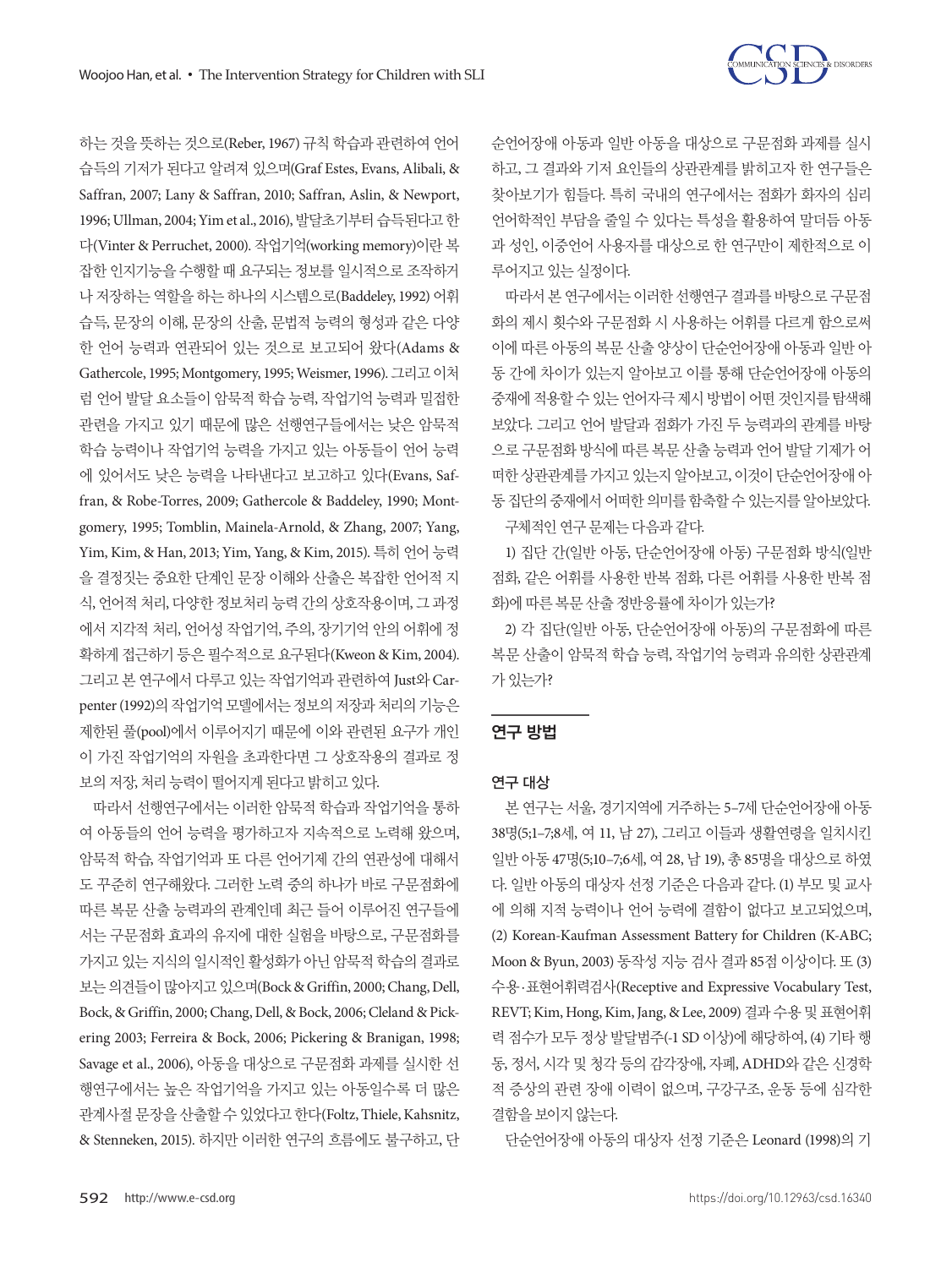준을 참고하였으며 선정기준은 다음과 같다. (1) 부모와 교사에 의 해 지적 능력은 정상 범주이나 언어 능력과 관련해서는 부족함을 보이는 것으로 보고되었으며, (2) K-ABC (Moon & Byun, 2003) 동 작성 지능검사 결과 85점 이상이다. 또 (3) 수용·표현어휘력검사 (REVT; Kim et al., 2009) 결과 수용 또는 표현어휘력 점수가 하나 혹은 그 이상이 -1.25 SD 미만이고, (4) 기타 행동, 정서, 시각 및 청각 등의 감각장애, 자폐, ADHD와 같은 신경학적 증상의 관련 장애 이 력이없으며, 구강구조, 운동등에심각한결함을보이지않는다.

**CIENCES & DISORDERS** 

본 연구에 참여한 단순언어장애 아동 집단의 평균 생활연령은 73.18 (SD=7.50)개월, 동작성 지능지수는 평균 103.34 (SD=9.81)점, 수용어휘력 평균은 55.16 (SD=11.11)점, 표현어휘력 평균은 62.92 (SD=11.00)점, 구문의미이해력 평균은 30.87 (SD=12.85)점이었으 며, 일반 아동 집단의 평균 생활연령은 73.89 (SD=6.78)개월, 동작 성 지능지수는 평균 109.34 (SD = 10.04)점, 수용어휘력 평균은 75.89 (SD=12.45)점, 표현어휘력 평균은 83.49 (SD=12.42)점, 구문의미 이해력평균은 41.06 (SD=9.90)점이었다.

집단의 통제가 잘 이루어졌는지 확인하기 위하여 일원배치분산 분석(one-way ANOVA)을 실시하였다. 그 결과 두 집단의 생활연 령에 통계적으로 유의한 차이가 없었고, 동작성 지능(F(1,83) = 7.649, *p*<.01), 수용어휘력(*F*(1,83)=64.071, *p*<.0001)과 표현어휘력(*F*(1,83)= 63.710, *p*<.0001), 구문의미이해력(*F*(1,83)=17.049, *p*<.0001)에서만 유의한차이를보였다.

본 연구에 참여한 아동들의 생활연령, 동작성 지능, 어휘력 점수, 구문이해력 점수의 평균 및 표준편차는 Table 1에 제시하였다.

또한 단순언어장애 아동 집단 내 점화 방식에 따른 하위 집단의 생활연령과 동작성 지능, 수용어휘력, 표현어휘력, 구문의미이해력 에 통계적으로 유의한 차이가 없었고, 일반 아동 집단 내 점화 방식 에 따른 하위 집단의 생활연령과 동작성 지능, 수용어휘력, 표현어 휘력, 구문의미이해력에통계적으로유의한차이가없었다.

#### **Table 1.** Participants' characteristics

| Characteristic            | $SLI(N=38)$   | $NL (N = 47)$  | F           |
|---------------------------|---------------|----------------|-------------|
| Age (mo)                  | 73.18 (7.50)  | 73.89 (6.78)   | .209        |
| Nonverbal IQ <sup>a</sup> | 103.34 (9.81) | 109.34 (10.04) | $7.649**$   |
| <b>REVT-Receptive</b>     | 55.16 (11.11) | 75.89 (12.45)  | 64.071***   |
| <b>REVT-Expressive</b>    | 62.92 (11.00) | 83.49 (12.42)  | $63.710***$ |
| KOSECT                    | 30.87 (12.85) | 41.06 (9.90)   | $17.049***$ |
|                           |               |                |             |

Values are presented as mean (SD).

SLI= children with specific language impairment; NL= children with normal language; REVT= Receptive & Expressive Vocabulary Test (Kim, Hong, Kim, Jang, & Lee, 2010); KOSECT= Korean Sentence Comprehension Test (Pae, Lim, Lee, & Jang, 2004). a Korean-Kaufman Assessment Battery for Children (Moon & Byun, 2003). \*\**p* < .01, \*\*\**p* < .001.

### 연구 도구

본 연구에서는 아동들의 구문점화 방식에 따른 복문 산출을 알 아보기 위해 구문점화 과제를 실시하였고, 복문 산출과 암묵적 학 습 능력, 작업기억 능력의 상관관계를 알아보기 위해 청각 통계적 학습과제와비단어따라말하기과제를실시하였다.

#### 구문점화 과제

집단 간 구문점화 방식에 따른 복문 산출을 알아보기 위해 점화 방식을 일반 점화 조건(점화 조건1), 같은 어휘를 사용한 반복 점화 조건(점화 조건2), 다른 어휘를 사용한 반복 점화 조건(점화 조건3), 총 3가지의 조건으로 나누어 과제를 실시하였다. 대상자들은 각 조 건에 따라 점화문장을 듣고, 따라 말한 뒤 문장 산출 과제를 수행 하였으며 과제는 Lee (2007)의 과제를 수정, 보완하여 사용하였다. 과제에는 접속문과 내포문이 같은 비율로 사용되었으며, 접속문 과제의 경우 대등, 인과, 조건, 의도의 의미 관계로 이루어진 문장들 이다양하게포함되었으나내포문의경우에는한국어복문의특성 상 보문절을 가진 내포문은 두 문장을 결합하는 과제로 사용되기 어렵기 때문에 관형절 내포문만을 과제로 사용하게 되었다. 점화 조건1과 점화 조건2의 과제는 점화문장 10개와 목표문장 10개로 구성되어 있으며 점화 조건3의 과제는 점화문장 20개와 목표문장 10개로 구성되어 있다. 과제를 시행하기 전에 연습문항으로 과제에 대해 충분히 이해한 뒤 본 과제를 실시하였다. 대상자는 점화 조건1 에서는 연구자의 지시에 따라 복문인 점화문장을 한 번 따라 말한 뒤, 단문 두 개를 듣고 목표문장을 산출하는 과제를 수행하게 되고, 점화 조건2의 경우에는 복문인 점화문장을 두 번 따라 말한 뒤, 단 문 두 개를 듣고 목표문장을 산출하는 과제를 수행하게 된다. 그리 고 마지막으로 점화 조건3의 경우 점화문장 단계에서 하나의 복문 이 아닌 두 개의 복문을 따라 말한 뒤, 단문 두 개를 듣고 목표문장 을 산출하게 된다. 이때 점화 조건3의 점화문장 두 개는 다른 어휘 로 구성되었으나 구조는 같은 문장이며, 각 점화 조건에서 아동들 이 산출해야 하는 목표문장은 모두 같은 문장이다. 과제에 사용된 문장들이 연구대상 아동들의 복문 산출 능력을 측정하기에 적합 한지에 대한 내용타당도를 검증하기 위해 타당도 검사를 실시하였 다. 6명의 언어병리학 석사과정 수료 및 졸업자들에게 내용타당도 에 관한 평가를 받은 결과, 검사에 사용된 자료의 내용타당도는 99.6%로 타당도가 검증되었다. 구문점화 과제는 Appendixes 1과 2 에제시하였다.

### 암묵적 학습 과제

암묵적 학습 능력을 평가하기 위해 본 연구에서는 청각 통계적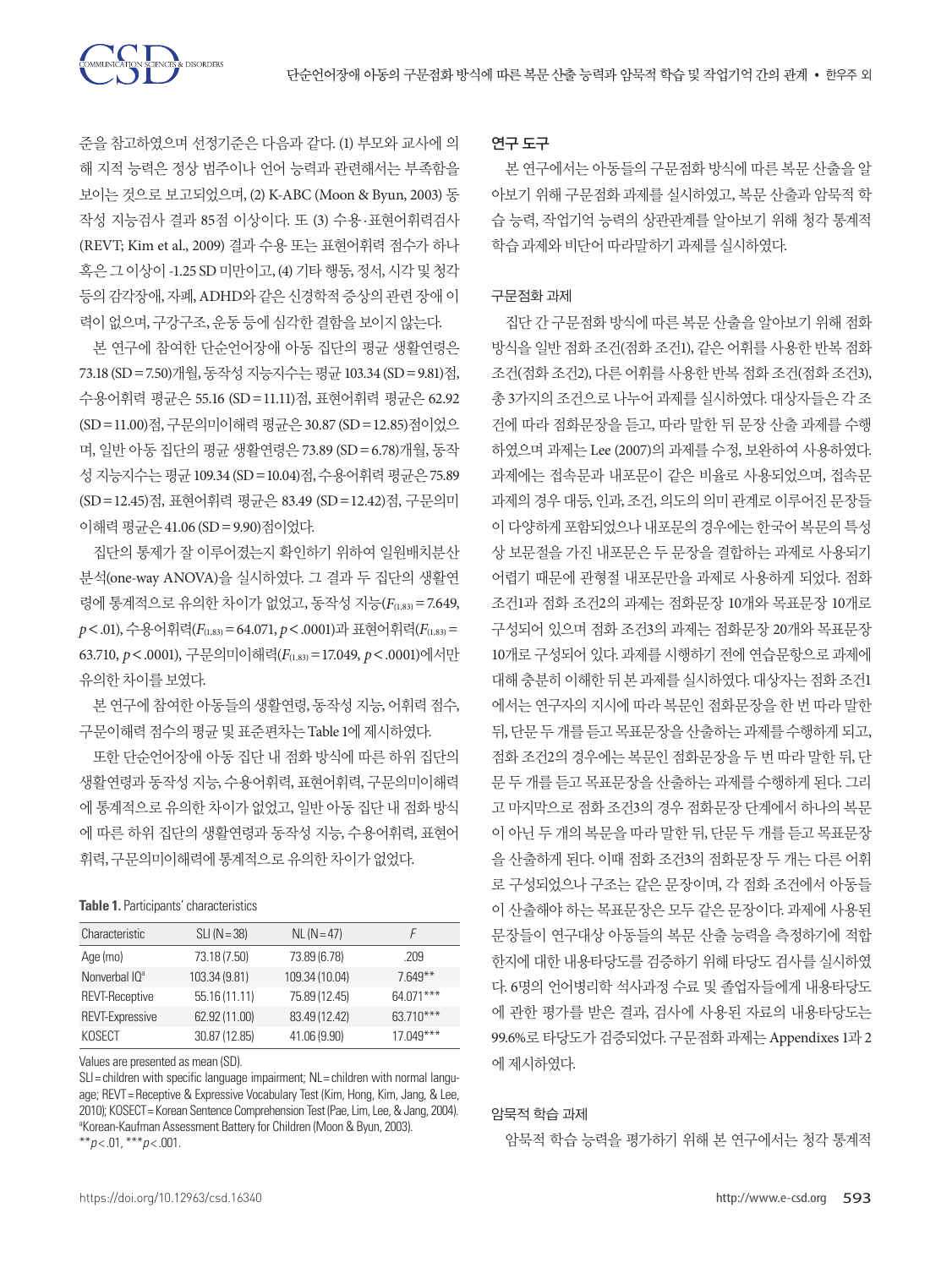

학습 과제를 사용한다. 청각 통계적 학습 과제는 대상자가 일정한 규칙을 갖고 있는 연속적인 소리 자극을 듣고 그 안에서 규칙을 찾 아내는지 여부를 확인하기 위해 사용된 과제이다. 본 연구에 사용 된 암묵적 학습 능력 평가 과제는 Saffran, Newport, Aslin, Tunick 와 Barrueco (1997)의 연구를 참조하여 제작하였다. 7개의 자음과 4개의 모음(ㄱ, ㄷ, ㄹ, ㅂ, ㅋ, ㅌ, ㅍ, ㅏ, ㅗ, ㅜ, ㅣ)을 사용하여 CV 조합의 음절을 12개 만든 후 이 음절을 3개씩 묶어 가상단어 4개를 만든다(비다쿠, 파도티, 골라부, 토피로). 2분 50초 동안 3음절의 단 어 4개가 무작위 순서로 조합되어 제시되는데 단어 경계에 대한 단 서가 될 수 있는 쉼이나 강세, 억양 변화 등은 포함하지 않았다. 단 어 내 전이 확률(within-word transitional probability)은 1이며, 단 어 간 전이 확률(between-word transitional probability)은 .5이다. 과제는 학습단계와 검사단계로 나뉘는데 학습단계에서 대상자는 컴퓨터에서 나오는 소리 자극에 2분 50초 동안 노출되며 이후 검사 단계에서 검사자는 문항마다 청각자극세트를 제시한다. 이 때 학 습단계에서 노출되었던 자극과 처음 제시되는 자극을 보기로 제시 하면 대상자는 두 개의 보기 중 익숙한 순서로 제시되는 청각자극 을 선택한다. 총 문항수는 20개이며 각 문항의 점수는 정반응 1점, 오반응 0점으로계산한다.

#### 작업기억 과제

본 연구에서는 음운적 작업기억을 측정하기 위한 과제로 비단어 따라말하기(Oh & Yim, 2013) 과제를 사용한다. 이 과제는 아동에 게 청각적으로 비단어를 제시하고, 아동이 제시된 단어를 즉시 따 라 말하도록 하는 검사이다. 비단어는 2, 3, 4, 5, 6음절의 길이이며 각 음절 당 4개씩, 총 20개의 단어로 구성되어 있다. 대상자는 헤드 폰을 통해 20개의 단어를 듣고 비단어를 따라하게 된다. 각 문항은



**Figure 1.** Sub-groups based on structural priming method. SLI= children with specific language impairment; NL= children with normal language; condition 1= normal priming condition group; condition 2= repetitive priming condition group that uses the same vocabulary; condition 3= repetitive priming condition group that uses different vocabulary.

단어와 음절의 수준에서 채점되며, 본 연구에서는 단어 수준에서 채점된결과를사용한다.

### 연구 절차

구문점화 방식에 따른 복문 산출을 알아보기 위해 일반 아동 집 단과 단순언어장애 아동 집단을 구문점화 조건에 따라 각각 세 그 룹으로나누어실험을실시하였다(Figure 1).

#### 통계 분석

본 연구의 연구문제에 따라 집단 간 구문점화 방식에 따른 복문 산출에 차이를 알아보기 위하여 이원분산분석(two-way between ANOVA)을 실시하였으며 각 집단의 구문점화에 따른 복문 산출 이 암묵적 학습 능력, 작업기억 능력과 유의한 상관관계가 있는지 알아보기 위해 Pearson의 적률 상관계수를 사용하여 상관분석을 실시하였다. 모든 통계적 분석은 SPSS 18.0 for Windows 프로그램 을사용하여자료분석을실시하였다.

### 연구 결과

## 집단 간(일반 아동, 단순언어장애 아동) 점화 방식에 따른 복문 산출 과제에서의 수행도 차이

일반 아동 집단의 점화 방식에 따른 복문 산출 과제에서의 수행도 차이

일반 아동 집단 내 하위 집단의 점화 방식에 따른 복문 산출 과제 에 대한 기술통계는 Table 2와 같다. 구문점화를 한 번 제시한 조건 에서 일반 아동은 10점 만점에 1.82점(SD= 0.88)을 획득하여 약 18.2%의 정확도를 보였고, 같은 문장의 구문점화를 두 번 제시한 조건에서 일반 아동은 10점 만점에 3.73점(SD=1.33)을 획득하여 약 37.3%의 정확도를 보였다. 그리고 구문 구조는 같으나 어휘가 다 른 문장의 구문점화를 두 번 제시한 조건에서는 10점 만점에 4.67 점(SD = 2.71)을 획득하여 약 46.7%의 정확도를 보였다.

**Table 2.** Complex sentence production based on structural priming condition in sub-groups of children with normal language

|                                | Accuracy |       |  |
|--------------------------------|----------|-------|--|
| Sub-group                      | $\%$     | SD    |  |
| Priming condition $1(N = 17)$  | 18.2     | 8.82  |  |
| Priming condition $2 (N = 15)$ | 37.3     | 13.34 |  |
| Priming condition $3 (N = 15)$ | 46 7     | 27 16 |  |

Condition 1= normal priming condition group; condition 2= repetitive priming condition group that uses the same vocabulary; condition 3= repetitive priming condition group that uses different vocabulary.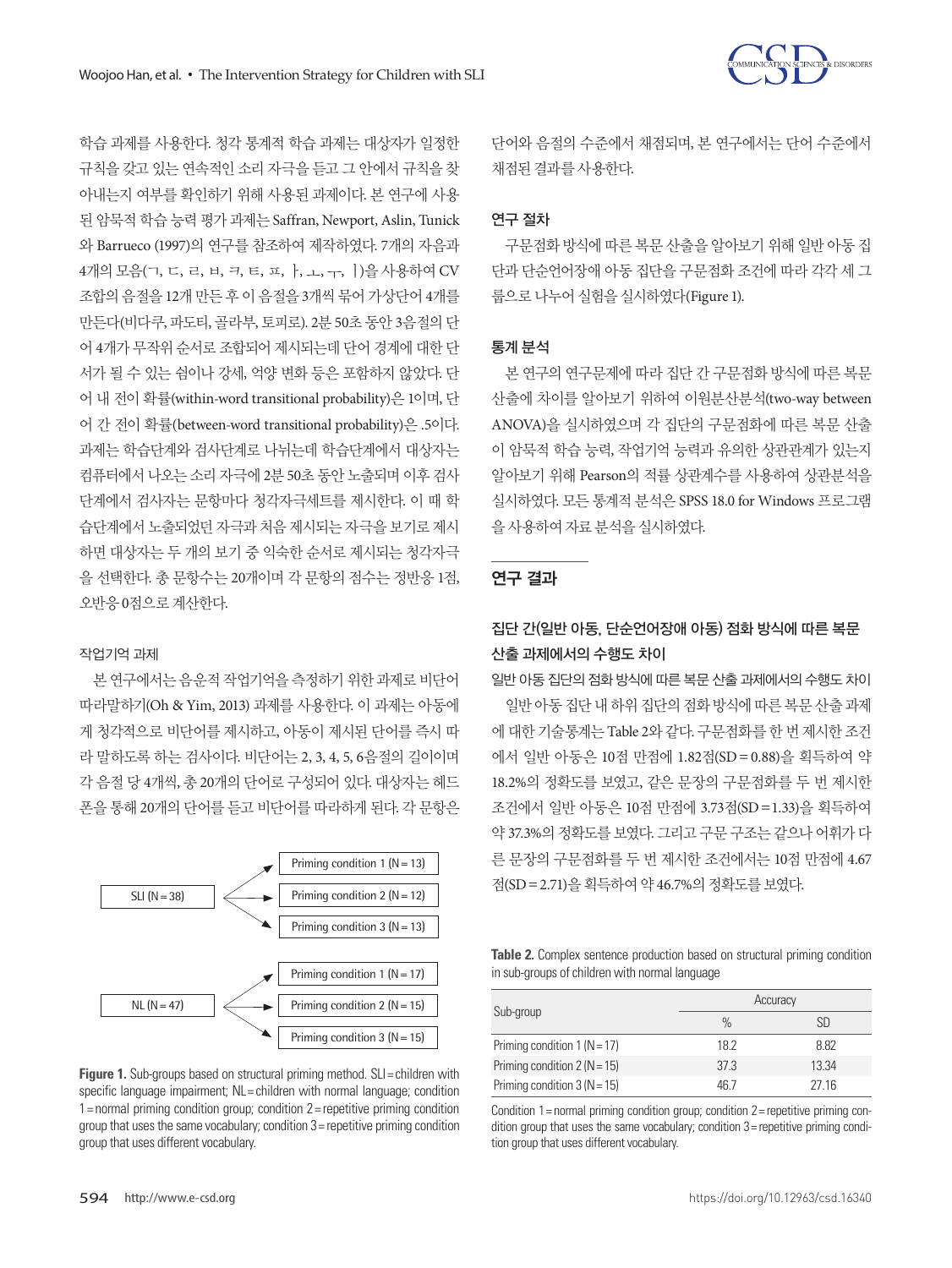**Table 3.** Complex sentence production based on structural priming condition in sub-groups of children with specific language impairment

|                                | Accuracy      |       |
|--------------------------------|---------------|-------|
| Sub-group                      | $\frac{0}{0}$ | SD    |
| Priming condition $1 (N = 13)$ | 146           | 10.50 |
| Priming condition $2 (N = 12)$ | 25.0          | 19.30 |
| Priming condition $3(N = 13)$  | 184           | 1281  |

Condition 1= normal priming condition group; condition 2= repetitive priming condition group that uses the same vocabulary; condition 3= repetitive priming condition group that uses different vocabulary.

### 단순언어장애 아동 집단의 점화 방식에 따른 복문 산출 과제에서의 수행도 차이

단순언어장애 아동 집단 내 하위 집단의 점화 방식에 따른 복문 산출 과제에 대한 기술통계는 Table 3과 같다. 구문점화를 한 번 제 시한 조건에서 단순언어장애 아동은 10점 만점에 1.46점(SD=1.05) 을 획득하여 약 14.6%의 정확도를 보였고, 같은 문장의 구문점화 를 두 번 제시한 조건에서 단순언어장애 아동은 10점 만점에 2.50 점(SD=1.93)을 획득하여 약 25%의 정확도를 보였다. 그리고 구문 구조는 같으나 어휘가 다른 문장의 구문점화를 두 번 제시한 조건 에서는 10점 만점에 1.84점(SD=1.28)을 획득하여 약 18.4%의 정확 도를보였다.

### 두 집단(일반 아동, 단순언어장애 아동)의 점화 방식에 따른 복문 산출 과제에서의 차이

집단 간(일반 아동, 단순언어장애 아동) 구문점화 방식(일반 점 화, 같은 어휘를 사용한 반복 점화, 다른 어휘를 사용한 반복 점화) 에 따른 복문 산출에 차이가 있는지 알아보기 위해 2요인 독립측정 분산분석(2×3 two-way between ANOVA)을 실시한 결과, 집단에 따른 주효과가 통계적으로 유의하였다(*F*(1,79) =16.715, *p*<.0001). 즉, 복문 산출에 대한 집단의 평균은 일반 아동 집단이 34.07로 단 순언어장애아동집단의평균인 19.35보다높게나타났다.

또한 점화 조건(일반 점화, 같은 어휘를 사용한 반복 점화, 다른 어휘를 사용한 반복 점화)에 대한 주효과도 통계적으로 유의하게 나타났는데(*F*(2,79)=8.457, *p*<.0001), 조건3 (32.564), 조건2 (31.167), 조건1 (16.425) 순으로 복문 산출 점수가 크게 나타났다. 이에 따라 점화방식에대한 Bonferroni 사후검정을실시한결과, 조건1과조건 2, 조건1과조건3 사이에통계적으로유의한차이가나타났고(*p*<.05), 조건2와조건3 사이에는유의한차이가나타나지않았다.

또한 그룹과 점화 방식 간 이차 상호작용이 통계적으로 유의하게 나타났다(*F*(2,79)=4.069, *p*<.05). 이에 따라 LMATRIX SYNTAX를 사용하여 상호작용대비검정(interaction contrast)을 실시하였다.



**Figure 2.** Complex sentence production based on structural priming method in children with specific language impairment (SLI) and children with normal lanquage (NL). Condition 1 = normal priming condition group; condition  $2$  = repetitive priming condition group that uses the same vocabulary; condition 3= repetitive priming condition group that uses different vocabulary.

그 결과, 조건1과 조건2에 따른 그룹 간 차이가 통계적으로 유의하 지 않았고(*F*(1,79)=.978, *p*>.05), 조건2와 조건3에 따른 그룹 차이도 통계적으로유의하지않았다(*F*(1,79)=3.158, *p*>.05). 조건1과조건3에 따른 그룹 간 차이만 통계적으로 유의하게 나타났다(*F*(1,79)=7.963,  $p < .05$ ).

단순언어장애 아동과 일반 아동 집단의 점화 방식에 따른 복문 산출비교결과그래프를 Figure 2에제시하였다.

### 구문점화 방식에 따른 복문 산출과 암묵적 학습 및 작업기억 간의 상관관계

일반 아동 집단에서 구문점화에 따른 복문 산출과 암묵적 학습 및 작업기억 간의 상관관계

일반 아동 집단 내 하위 집단별로 구문점화에 따른 복문 산출과 암묵적 학습 및 작업기억 간 유의한 상관관계가 나타나는지 살펴보 기 위해 Pearson 적률상관계수를 측정하였다. 일반 아동 집단 내 일 반 점화를 실시한 점화 조건1의 그룹에서 구문점화에 따른 복문 산 출과 암묵적 학습 및 작업기억 간의 상관관계를 살펴본 결과, 구문 점화에 따른 복문 산출과 암묵적 학습 및 작업기억 간에 유의한 상 관이 나타나지 않았다. 그리고 같은 어휘를 사용한 반복 점화의 점 화 조건2 그룹에서 구문점화에 따른 복문 산출과 암묵적 학습 및 작업기억 간의 상관관계를 살펴본 결과, 구문점화에 따른 복문 산 출과 암묵적 학습 및 작업기억 간에 유의한 상관이 나타나지 않았 다. 마지막으로 다른 어휘를 사용한 반복 점화의 점화 조건3 그룹에 서 구문점화에 따른 복문 산출과 암묵적 학습 및 작업기억 간의 상 관관계를 살펴본 결과, 구문점화에 따른 복문 산출과 작업기억 간 에유의한상관이나타났다(*r*=.723, *p*<.01). 결과적으로, 일반아동 집단에서는 다른 어휘를 사용한 반복 점화의 점화 조건3 그룹에서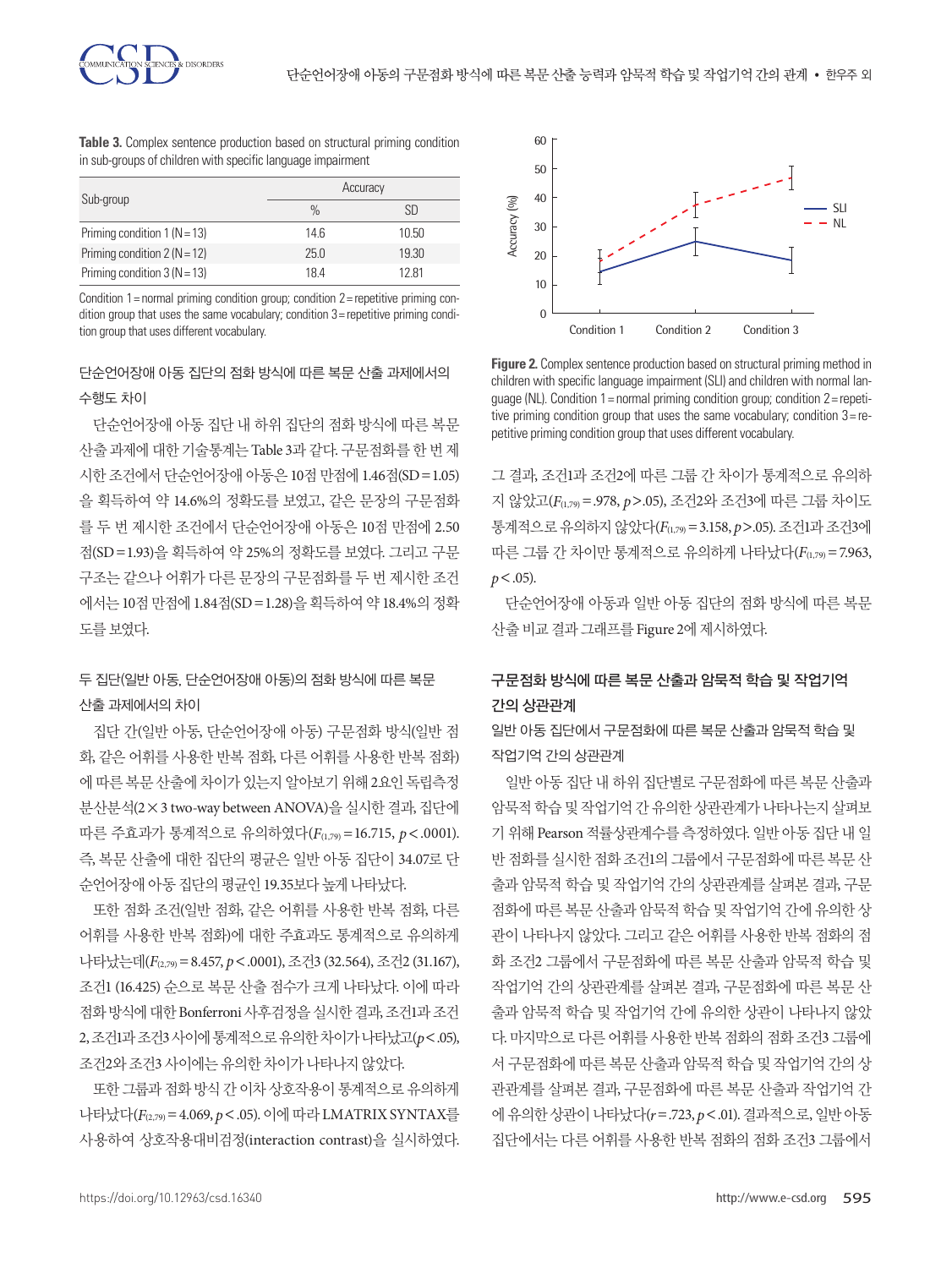

만구문점화에따른복문산출과작업기억간에상관이나타났다.

### 단순언어장애 아동 집단에서 구문점화에 따른 복문 산출과 암묵적 학습 및 작업기억 간의 상관관계

단순언어장애 아동 집단 내 하위 집단별로 구문점화에 따른 복 문 산출과 암묵적 학습 및 작업기억 간 유의한 상관관계가 나타나 는지 살펴보기 위해 Pearson 적률상관계수를 측정하였다. 단순언 어장애 아동 집단 내 일반 점화를 실시한 점화 조건1의 그룹에서 구문점화에 따른 복문 산출과 암묵적 학습 및 작업기억 간의 상관 관계를 살펴본 결과, 구문점화에 따른 복문 산출과 암묵적 학습 간 에 유의한 상관이 나타났으며(*r* =.676, *p*<.05), 구문점화에 따른 복문 산출과 작업기억 간에도 유의한 상관이 나타났다(*r* =.617, *p*<.05). 그리고 단순언어장애 아동 집단 내 같은 어휘를 사용한 반 복 점화의 점화 조건2 그룹에서 구문점화에 따른 복문 산출과 암 묵적 학습 및 작업기억 간의 상관관계를 살펴본 결과, 구문점화에 따른 복문 산출과 암묵적 학습 및 작업기억 간에 유의한 상관이 나 타나지 않았다. 마지막으로 단순언어장애 아동 집단 내 다른 어휘 를 사용한 반복 점화의 점화 조건3 그룹에서 구문점화에 따른 복 문 산출과 암묵적 학습 및 작업기억 간의 상관관계를 살펴본 결과, 구문점화에 따른 복문 산출과 암묵적 학습 및 작업기억 간에 유의 한 상관이 나타나지 않았다. 결과적으로, 단순언어장애 아동 집단 에서는 일반 점화를 실시한 점화 조건1의 그룹에서만 구문점화에 따른복문산출과암묵적학습및작업기억간에상관이나타났다.

### 논의 및 결론

### 단순언어장애 아동 및 일반 아동의 구문점화 방식에 따른 복문 산출 과제에서의 수행도 비교

단순언어장애 아동과 일반 아동 간에 구문점화 방식에 따른 복 문 산출 과제 수행에 차이가 있는지 알아보기 위하여 접속문과 내 포문으로이루어진 구문점화 과제를 실시하였다. 이때 각 집단별로 점화 방식에 따라 하위 집단을 나누었는데 구문점화 방식은 일반 점화 조건 집단(점화 조건1), 같은 어휘를 사용한 반복 점화 조건 집 단(점화 조건2), 다른 어휘를 사용한 반복 점화 조건 집단(점화 조 건3), 총 3가지의조건으로나누어실시하였다.

그 결과, 점화 방식에 따라 나뉜 단순언어장애 아동과 일반 아동 내 하위 집단의 과제 수행도에 유의한 차이가 있었다. 우선 단순언 어장애 아동 집단의 경우 같은 어휘를 사용한 반복 점화 조건, 다른 어휘를 사용한 반복 점화 조건, 일반 점화 조건 순으로 수행도가 높 게 나타났으며, 일반 아동 집단의 경우는 다른 어휘를 사용한 반복 점화 조건, 같은 어휘를 사용한 반복 점화 조건, 일반 점화 조건 순 으로수행도가높게나타났다.

단순언어장애 아동과 일반 아동 집단 모두 한 번의 점화를 제시 하는 일반 점화 조건보다는 두 번의 점화를 제시하는 반복 점화 조 건에서 높은 수행도를 나타냈는데, 이는 아동의 언어를 촉진할 때 어떤 방식이든 언어자극의 반복이 많을수록 긍정적인 영향을 미친 다는 것을 의미한다. 이러한 결과는 그동안 선행연구에서 이루어졌 던 어휘 학습에 있어서의 '반복'에 대한 연구 결과와 일치한다. 이때 '반복'이라는 것은 해당 언어 자극에 아동이 얼마나 노출되었는지 를 의미한다고 볼 수 있으며 대부분의 연구는 아동들의 언어 학습 이 이러한 언어 자극의 제시 빈도와 매우 밀접한 연관성을 가진다 고 밝혀왔다(Childers & Tomasello, 2002; Gray, 2005; Gray & Brinkley, 2011; Rice, Oetting, Marquis, Bode, & Pae, 1994; Riches, Tomasello, & Conti-Ramsden, 2005). 즉, 언어 자극 제시 빈도가 많을 수록 어휘 학습에 대한 아동의 수행도는 증가하는 경향을 나타내 며 이러한 사실은 언어에 어려움을 겪고 있는 아동들에 대한 중재 를 실시할 때 유용한 전략으로 사용될 수 있다. 또한 두 집단이 반 복 점화 조건에서 더 높은 수행을 나타내기는 하였으나 반복 점화 조건 중에서도 반복 제시 방식에 따른 조건에서는 다른 양상의 수 행도를 나타냈다. 단순언어장애 아동 집단의 경우에는 같은 어휘 를 사용한 문장을 두 번 제시하는 조건에서 가장 높은 수행도를 나 타냈고 일반 아동 집단의 경우에는 다른 어휘를 사용한 문장을 두 번 제시하는 조건에서 가장 높은 수행도를 나타냈다. 이는 아동들 에게 언어 자극을 제시할 때 집단에 따라 서로 다른 제시 전략을 사용해야 함을 의미한다고 볼 수 있다. 즉, 일반 아동 집단의 경우 같은 내용의 자극을 여러 번 제시하는 것보다 같은 구조 안에서 약 간의 변화를 준 자극을 여러 번 제시하는 것이 아동의 언어 산출을 이끌어 내는데 더 효과적일 수 있고, 단순언어장애 아동 집단의 경 우에는 다양한 내용의 자극을 여러 번 제시하는 것보다 같은 내용 의 자극을 여러 번 제시하는 것이 더 효과적일 수 있다. 이는 일반 아동을 대상으로 효과적인 구문점화 방식을 연구한 Savage 등 (2006)의 연구와 일치하는 결과이다. Savage 등(2006)에서는 일반 아동을 통제집단과 실험집단으로 나누어 서로 다른 점화 방식을 사용한 후 점화 효과를 연구하였는데, 다른 어휘를 사용한 점화에 서 더 큰 점화효과가 나타났다. 그리고 이 연구에서는 이러한 결과 를 '학습에서의 도식화' 측면에서 설명하고 있다. 즉 무언가를 학습 하기 위해서는 일정 지식을 머리 속에 추상적으로 구조화시키는 작업이 필요한데, 이때 일반 아동에게는 다양한 어휘를 제시하는 것이 형식과 의미의 연결을 돕는다는 것이다. 같은 구조 안에서 제 시되는 다양한 의미의 변화가 구조적인 규칙성을 더 잘 파악할 수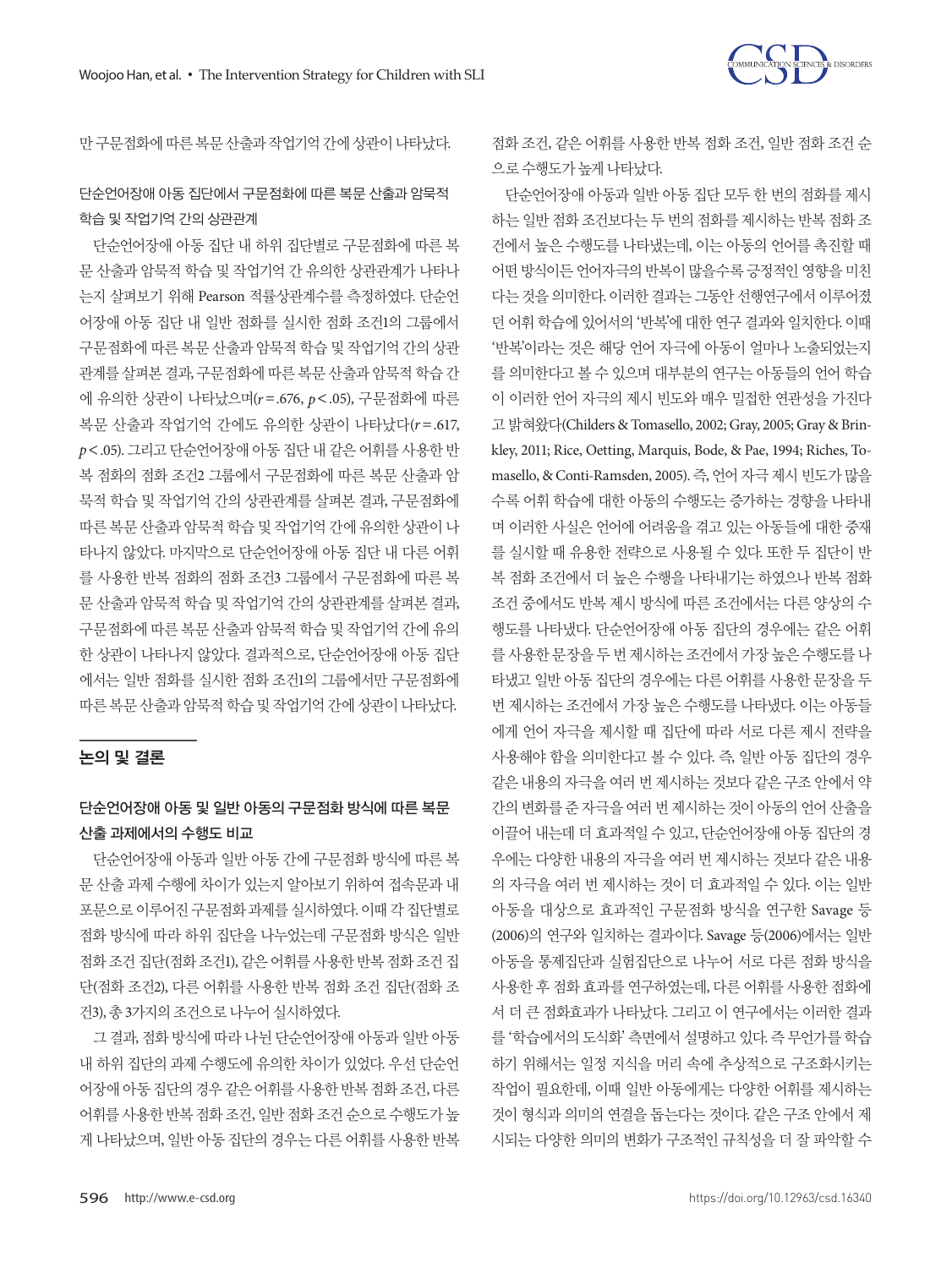COMMUNICATION SCIENCES & DISORDERS

있게 하고, 이것은 지식의 추상적 구조화를 더 활성화 시켜 문장의 구조를 빨리 파악하게 하는 데 기여한다. 이러한 측면에서 본 연구 의 결과는 일반 아동과 단순언어장애 아동이 가지고 있는 지식의 추상적 구조화에 대한 다른 전략을 암시한다. 즉, 일반 아동은 서로 다른 많은 예시를 통해 지식의 추상적 구조화를 활성화시키지만 단순언어장애 아동은 같은 예시의 단순 반복을 통해 지식의 추상 적 구조화를 활성화시킨다. 따라서 이러한 연구결과를 참고하여 단순언어장애 아동을 대상으로 한 학습과 중재에서는 같은 내용 의반복을바탕으로한학습, 중재방법을모색해보아야할것이다.

### 구문점화 방식에 따른 복문 산출과 암묵적 학습 및 작업기억 간의 관계

구문점화 방식에 따른 단순언어장애 아동과 일반 아동의 복문 산출이 암묵적 학습 및 작업기억과 연관성을 가지고 있는지 알아 보기 위하여 구문점화를 통한 복문 산출 과제와 함께 청각 통계적 학습 과제, 비단어 따라말하기 과제를 실시하였다. 그 결과, 단순언 어장애 아동 집단에서는 일반 점화를 실시한 점화 조건1의 집단에 서만 구문점화에 따른 복문 산출과 암묵적 학습 및 작업기억 간에 상관이 나타났다. 그리고 같은 어휘를 반복한 점화 조건2의 집단과 다른 어휘를 반복한 점화 조건3의 집단에서는 암묵적 학습 및 작업 기억과 점화를 통한 복문 산출 간에 어떠한 상관관계도 나타나지 않았다. 일반 아동 집단에서는 다른 어휘를 반복한 점화 조건3의 집단에서만 구문점화에 따른 복문 산출과 작업기억 간에 상관이 나타났으며, 일반 점화를 실시한 점화 조건1의 집단과 같은 어휘를 반복한 점화 조건2의 집단에서는 암묵적 학습 및 작업기억과 점화 를 통한 복문 산출 간에 어떠한 상관관계도 나타나지 않았다. 이러 한결과는총 3가지측면에서설명될수있다.

첫째, 두 집단의 비단어 따라말하기 수행과 통계적 학습 수행에 대한 표준편차를 통해 이러한 상관관계를 설명할 수 있다. 단순언 어장애 아동의 경우 점화 조건2 집단과 점화 조건3 집단 아동들이 보여준 과제 수행도의 표준편차가 점화 조건1 집단 아동들의 과제 수행도 표준편차에 비해 낮게 나타났다. 그리고 일반 아동의 경우 비단어 따라말하기 과제 수행도에 대한 표준편차가 점화 조건1, 점 화 조건2에서 낮게 나타나 복문 산출과의 상관을 나타내지 못하였 다. 즉, 낮게 나타난 과제 수행도의 표준편차 때문에 집단별, 조건별 로다른상관관계가나타난것이라고볼수있다.

둘째, 일반 점화를 실시하는 점화 조건1에서 일반 아동의 복문 산출 결과는 암묵적 학습, 작업기억 모두와 아무런 상관관계를 보 이지 않았으나 단순언어장애 아동의 복문 산출 결과는 암묵적 학 습, 작업기억 모두와 유의한 상관관계를 나타냈다. 이러한 결과는

아무런 전략이 적용되지 않은 언어 자극 제시 상황에서 단순언어 장애 아동의 경우 다양한 언어 기저 요인들이 언어 산출과 영향을 주고 받아야 하지만 일반 아동의 경우 특별한 기저 요인의 작용 없 이도 언어 산출이 가능하다는 것을 암시한다고 볼 수 있다. 이것은 일반 아동이 단순언어장애 아동과 비교했을 때 높은 수준의 암묵 적 학습 능력과 작업기억 능력을 가지고 있기 때문일 수도 있고, 본 연구에 참여했던 아동들의 평균 연령을 생각했을 때, 일반 아동들 의 경우 일정 연령에 이르면 더 이상 암묵적 학습 능력과 작업기억 능력이 발달하지 않는다는 선행연구의 결과에 의한 것일 수도 있겠 다(Saffran et al., 1997). 따라서 본 결과에 따라 단순언어장애 아동 을 대상으로 중재를 실시할 때, 언어 외에도 작업기억, 암묵적 학습 능력과 같은 언어의 기저가 되는 요인들의 능력도 고려해 보아야 할 것이다.

또한 다른 어휘를 사용하는 반복 점화인 점화 조건3에서 일반 아동의 복문 산출 결과는 작업기억 능력과 상관관계를 나타냈으나 단순언어장애 아동의 복문 산출 결과는 어떠한 능력과도 상관관 계를 나타내지 않았다. 이러한 결과는 일반 점화 조건이나, 같은 어 휘를 반복하는 점화 조건과는 달리 다양한 예를 통해 형식과 의미 를 계속해서 연결시켜야 하는 점화 조건3의 언어 제시 전략과 관련 이 있다고 볼 수 있다. 앞에서 언급한 것과 같이 단순언어장애 아동 의 경우 같은 예시의 단순 반복이 지식의 추상적 구조화를 활성화 시키는 데 더 효과적이었기 때문에 서로 다른 예시를 통해 지식의 추상적 구조화를 활성화시키는 전략을 사용했던 점화 조건3에서 높은 수행률을 보이지 못하였고, 이러한 결과는 암묵적 학습 능력, 작업기억 능력과의 어떠한 상관도 이끌어내지 못하였다. 그러나 일 반 아동의 경우 서로 다른 예시가 지식의 추상적 구조화를 활성화 시키는 데 효과적이었기 때문에 이러한 전략을 사용했던 점화 조건 3에서 높은 수행률을 보여주었고, 이러한 결과는 작업기억 능력과 의 유의한 상관관계를 이끌었다. 이때, 암묵적 학습과 복문 산출이 상관을 나타내지 않은 것은 일반 아동들의 경우 구문점화 과제에 서 사용되었던 문장 구조에 대한 이해와 산출 능력이 뛰어나기 때 문에, 암묵적 학습 능력보다는 문장을 기억하는 능력이 과제를 수 행하는 데 더 중요하게 작용했을 것이라 생각된다. 즉, 암묵적 학습 능력보다는 작업기억 능력에 대한 차이가 점화 조건3에서의 복문 산출에대한차이를이끌었을것이다.

결론적으로 단순언어장애 아동과 일반 아동 간에 구문점화 방 식에 따른 복문 산출 과제 수행에 차이가 있는지 알아보기 위하여 구문점화 과제를 실시한 결과 단순언어장애 아동과 일반 아동 집 단 모두 한 번의 점화를 제시하는 일반 점화 조건보다는 두 번의 점 화를 제시하는 반복 점화 조건에서 높은 수행도를 나타냈다. 하지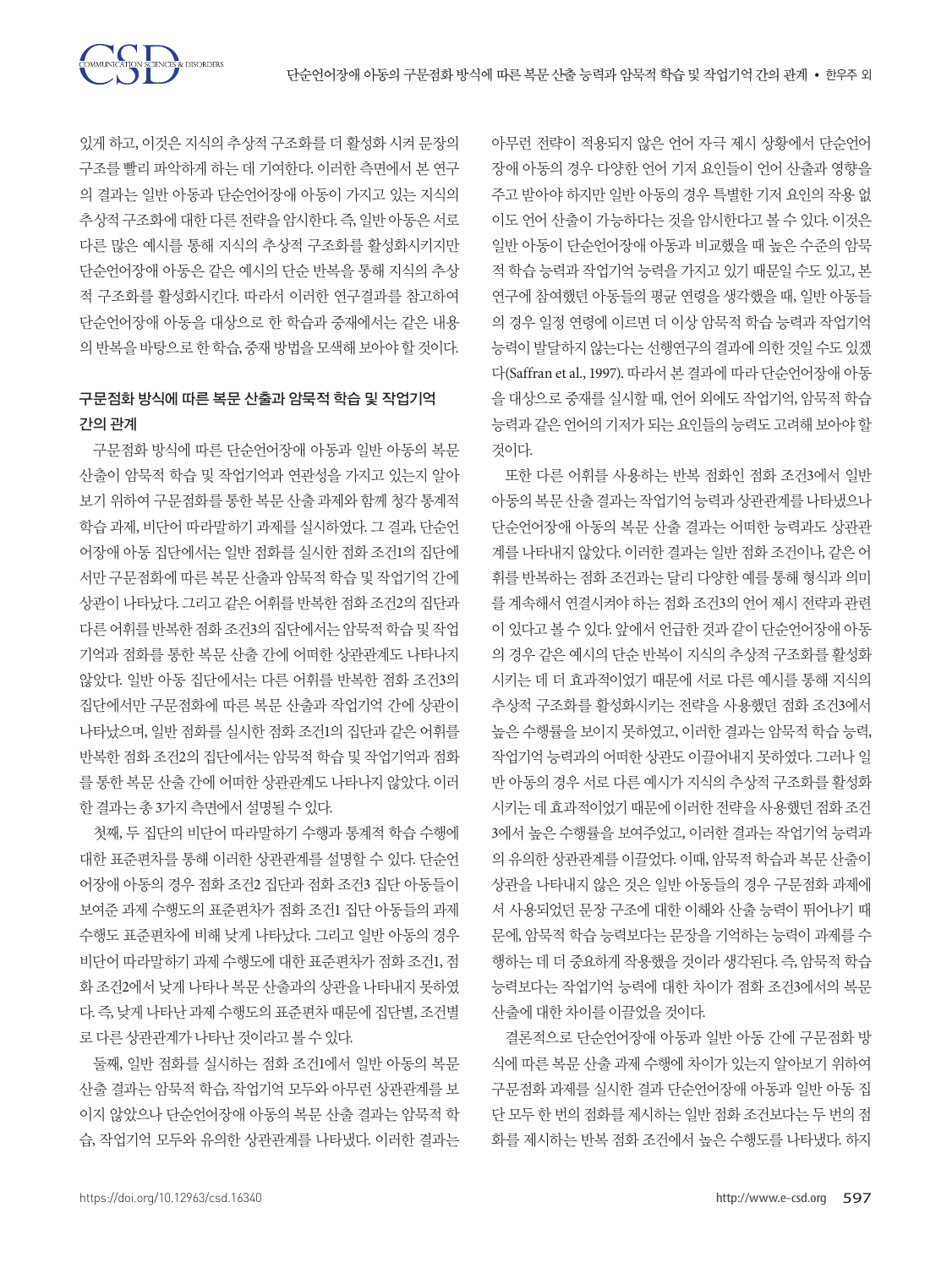

만 단순언어장애 아동 집단의 경우에는 같은 어휘를 사용한 문장 을 두 번 제시하는 조건에서 가장 높은 수행도를 나타냈고 일반 아 동 집단의 경우에는 다른 어휘를 사용한 문장을 두 번 제시하는 조 건에서 가장 높은 수행도를 나타냈다. 이러한 결과는 아동의 언어 를 촉진할 때 언어자극 제시의 반복이 많을수록 긍정적인 영향을 미친다는 것을 의미하며, 반복 조건에 따라 두 집단의 수행도에 차 이가 나타나는 것은 각 집단이 가지고 있는 추상적 구조화에 대한 다른 전략을 암시한다. 따라서 이러한 연구결과를 참고하여 단순언 어장애 아동을 대상으로 한 학습과 중재에서는 같은 내용의 반복 을 바탕으로 한 학습, 중재 방법을 적용하는 것이 효과적일 것이라 고 생각된다. 또한 단순언어장애 아동과 일반 아동의 복문 산출이 암묵적학습및작업기억과연관성을가지고있는지알아보기위하 여 구문점화를 통한 복문 산출 과제와 함께 청각 통계적 학습 과제, 비단어 따라말하기 과제를 실시한 결과 집단과 점화 조건에 따라 각 기저 요인들과의 상관관계가 다르게 나타났다. 특히 주목할만한 결과는 아무런 전략이 적용되지 않은 언어 자극 제시 상황에서 일 반 아동의 경우 특별한 기저 요인의 작용 없이도 언어 산출이 가능 하지만 단순언어장애 아동의 경우에는 다양한 언어 기저 요인들이 언어 산출과 영향을 주고 받아야 한다는 것이다. 따라서 단순언어 장애 아동을 대상으로 중재를 실시할 때에는 언어 외에 작업기억, 암묵적학습능력과같은언어의기저가되는요인들의능력도고려 해보고, 이에맞는과제나활동들로회기를구성해야할것이다.

### **REFERENCES**

- Adams, A. M., & Gathercole, S. E. (1995). Phonological working memory and speech production in preschool children. *Journal of Speech, Language, and Hearing Research, 38,* 403-414.
- Baddeley, A. (1992). Working memory. *Science, 255,* 556-559.
- Bloom, L., Lahey, M., Hood, L., Lifter, K., & Fiess, K. (1980). Complex sentences: acquisition of syntactic connectives and the semantic relations they encode. *Journal of Child Language, 7,* 235-261.
- Bock, J. K. (1986). Syntactic persistence in language production. *Cognitive Psychology, 18,* 355-387.
- Bock, K., & Griffin, Z. M. (2000). The persistence of structural priming: transient activation or implicit learning? *Journal of Experimental Psychology: General, 129,* 177-192.
- Bock, K., & Loebell, H. (1990). Framing sentences. *Cognition, 35,* 1-39.
- Bowerman, M. (1979). The acquisition of complex sentences. In D. Nehls (Ed.), *Studies in language acquisition* (pp. 285-305). Heidelberg: Groos.
- Chang, F., Dell, G. S., & Bock, K. (2006). Becoming syntactic. *Psychological Review, 113,* 234-272.
- Chang, F., Dell, G. S., Bock, K., & Griffin, Z. M. (2000). Structural priming as implicit learning: a comparison of models of sentence production. *Journal of Psycholinguistic Research, 29,* 217-230.
- Childers, J. B., & Tomasello, M. (2002). Two-year-olds learn novel nouns, verbs, and conventional actions from massed or distributed exposures. *Developmental Psychology, 38,* 967-978.
- Cleland, A. A., & Pickering, M. J. (2003). The use of lexical and syntactic information in language production: evidence from the priming of nounphrase structure. *Journal of Memory and Language, 49,* 214-230.
- Evans, J. L., Saffran, J. R., & Robe-Torres, K. (2009). Statistical learning in children with specific language impairment. *Journal of Speech, Language, and Hearing Research, 52,* 321-335.
- Ferreira, V. S., & Bock, K. (2006). The functions of structural priming. *Language and Cognitive Processes, 21,* 1011-1029.
- Foltz, A., Thiele, K., Kahsnitz, D., & Stenneken, P. (2015). Children's syntactic-priming magnitude: lexical factors and participant characteristics. *Journal of Child Language, 42,* 932-945.
- Gámez, P. B., & Shimpi, P. M. (2016). Structural priming in Spanish as evidence of implicit learning. *Journal of Child Language, 43,* 207-233.
- Gathercole, S. E., & Baddeley, A. D. (1990). Phonological memory deficits in language disordered children: is there a causal connection? *Journal of Memory and Language, 29,* 336-360.
- Gleason, J. B. (2005). *The development of language* (6th ed.). Boston, MA: Allyn & Bacon.
- Graf Estes, K., Evans, J. L., Alibali, M. W., & Saffran, J. R. (2007). Can infants map meaning to newly segmented words? Statistical segmentation and word learning. *Psychological Science, 18,* 254-260.
- Gray, S. (2005). Word learning by preschoolers with specific language impairment: effect of phonological or semantic cues. *Journal of Speech, Language, and Hearing Research, 48,* 1452-1467.
- Gray, S., & Brinkley, S. (2011). Fast mapping and word learning by preschoolers with specific language impairment in a supported learning context: effect of encoding cues, phonotactic probability, and object familiarity. *Journal of Speech, Language, and Hearing Research, 54,* 870-884.
- Griffin, Z. M., & Weinstein-Tull, J. (2003). Conceptual structure modulates structural priming in the production of complex sentences. *Journal of Memory and Language, 49,* 537-555.

Huttenlocher, J., Vasilyeva, M., & Shimpi, P. (2004). Syntactic priming in young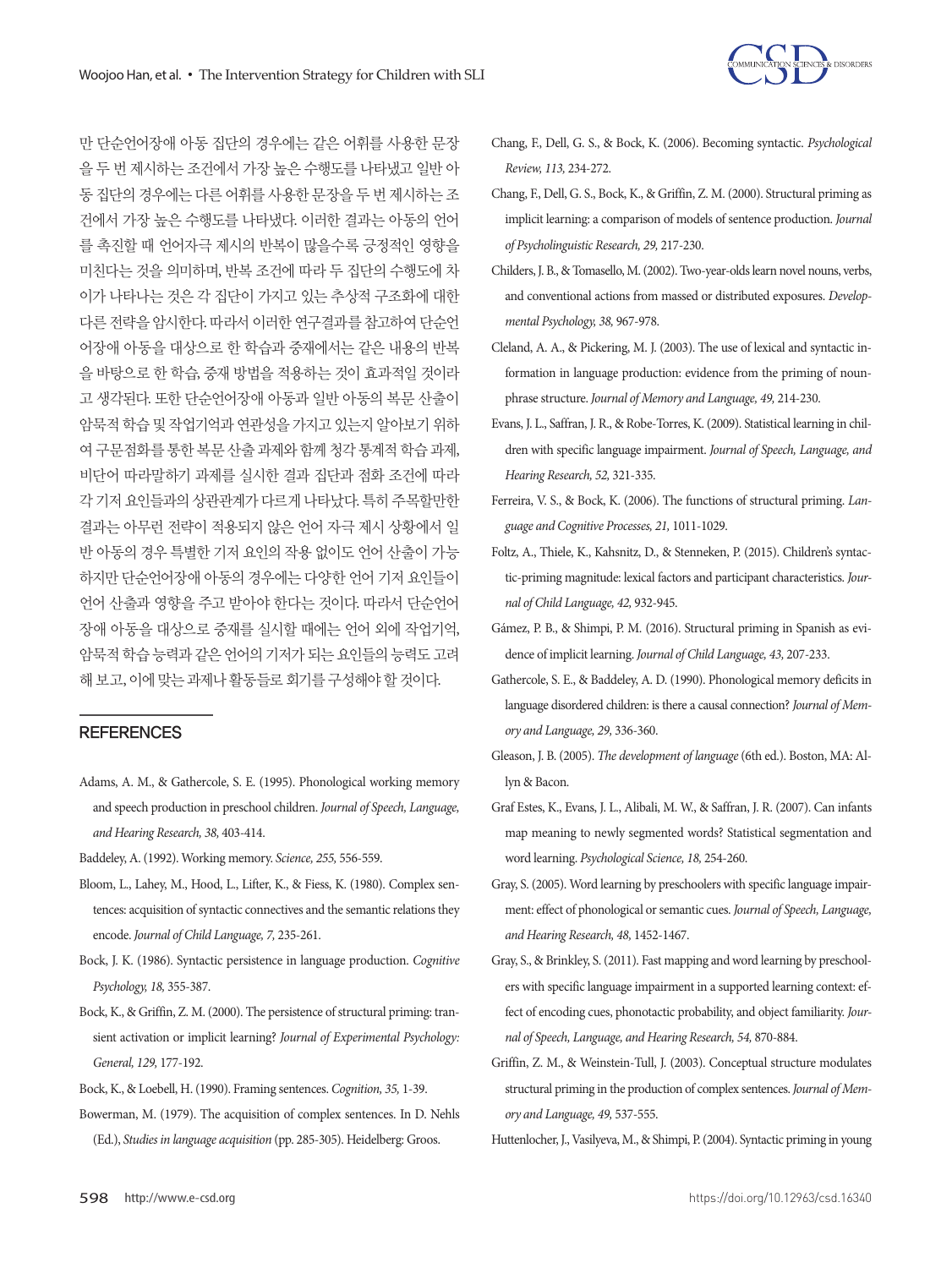children. *Journal of Memory and Language, 50,* 182-195.

- Hwang, M. (2003). Sentence comprehension of Korean children with specific language impairments. *Korean Journal of Communication Disorders, 8,* 1-21.
- Johnston, J. R., & Kamhi, A. G. (1984). Syntactic and semantic aspects of the utterances of language-impaired children: the same can be less. *Merrill-Palmer Quarterly, 30,* 65-85.
- Just, M. A., & Carpenter, P. A. (1992). A capacity theory of comprehension: individual differences in working memory. *Psychological Review, 99,* 122- 149.
- Kim, S. Y., & Pae, S. (2002). The use of grammatical morphemes of Korean children with language impairment. *Speech Science, 9,* 77-91.
- Kim, Y. T. (2014). *Assessment and Treatment of Language Disorders in Children* (2nd ed.). Seoul: Hakjisa.
- Kim, Y. T., Hong, G. H., Kim, K. H., Jang, H. S., & Lee, J. Y. (2009). *Receptive & expressive vocabulary test (REVT).* Seoul: Seoul Community Rehabilitation Center.
- Kweon, Y. H., & Kim, Y. W. (2004). Relation of verbal working memory to sentence comprehension in children with specific language impairment. *Korean Journal of Communication Disorders, 9,* 33-48.
- Kwon, D. H., & Jung, B. S. (1999). A study of development of complex sentences in the normal children aged form 2 to 5 years. *Journal of Speech & Hearing Disorders, 8,* 157-173.
- Lany, J., & Saffran, J. R. (2010). From statistics to meaning infants' acquisition of lexical categories. *Psychological Science, 21,* 284-291.
- Lee, C. M., Jeong, M. R., & Hwang, M. N. (2013). Word ordering skills of typically developing children and SLI in elementary school. *Journal of Speech & Hearing Disorders, 22,* 147-167.
- Lee, I. S., & Chae, W. (2011). *The Korean grammar.* Seoul: Hakyeunsa.
- Lee, J., Choi, S., & Hwang, M. (2014). Production of case-markers during sentence repetition in Korean children with specific language impairment. *Communication Sciences & Disorders, 19,* 477-485.
- Lee, Y. (2007). Validity and reliability analyses of the language test for schoolage children. *Korean Journal of Communication Disorders, 12,* 569-586.
- Lee, Y. (2010). The development of complex sentence production of schoolaged children. *Journal of Speech & Hearing Disorders, 19,* 159-178.
- Leonard, L. B. (1998). *Children with specific language impairment.* Cambridge, MA: MIT Press.
- Leonard, L. B. (2011). The primacy of priming in grammatical learning and intervention: a tutorial. *Journal of Speech, Language, and Hearing Research, 54,* 608-621.
- Limber, J. (1973). The genesis of complex sentences. In T. E. Moore (Ed.), *Cognitive development and the acquisition of language* (pp. 169-186). New York, NY: Academic Press.
- Montgomery, J. W. (1995). Sentence comprehension in children with specific language impairment: the role of phonological working memory. *Journal of Speech, Language, and Hearing Research, 38,* 187-199.
- Moon, S. B., & Byun, C. J. (2003). *Korean Kaufman assessment battery for children (K-ABC).* Seoul: Hakjisa.
- Morehead, D. M., & Ingram, D. (1973). The development of base syntax in normal and linguistically deviant children. *Journal of Speech, Language, and Hearing Research, 16,* 330-352.
- Nippold, M. A., Mansfield, T. C., & Billow, J. L. (2007). Peer conflict explanations in children, adolescents, and adults: examining the development of complex syntax. *American Journal of Speech-Language Pathology, 16, 179-*188.
- Oh, D. Y., & Yim, D. (2013). Non-word repetition and sentence repetition performance in 2–3 years old late talkers and normal children. *Communication Sciences & Disorders, 18,* 277-287.
- Pae, S., Lim, S. S., Lee, J. H., & Jang, H. S. (2004). *Korean Oral Syntax Expression Comprehension Test (KOSECT).* Seoul: Seoul Community Rehabilitation Center.
- Pickering, M. J., & Branigan, H. P. (1998). The representation of verbs: evidence from syntactic priming in language production. *Journal of Memory and Language, 39,* 633-651.
- Pickering, M. J., & Ferreira, V. S. (2008). Structural priming: a critical review. *Psychological Bulletin, 134,* 427-459.
- Reber, A. S. (1967). Implicit learning of artificial grammars. *Journal of Verbal Learning and Verbal Behavior, 6,* 855-863.
- Rice, M. L., Oetting, J. B., Marquis, J., Bode, J., & Pae, S. (1994). Frequency of input effects on word comprehension of children with specific language impairment. *Journal of Speech, Language, and Hearing Research, 37,* 106- 122.
- Riches, N. G., Tomasello, M., & Conti-Ramsden, G. (2005). Verb learning in children with SLI: frequency and spacing effects. *Journal of Speech, Language, and Hearing Research, 48,* 1397-1411.
- Saffran, J. R., Aslin, R. N., & Newport, E. L. (1996). Statistical learning by 8-month-old infants. *Science, 274,* 1926-1928.
- Saffran, J. R., Newport, E. L., Aslin, R. N., Tunick, R. A., & Barrueco, S. (1997). Incidental language learning: listening (and learning) out of the corner of your ear. *Psychological Science, 8,* 101-105.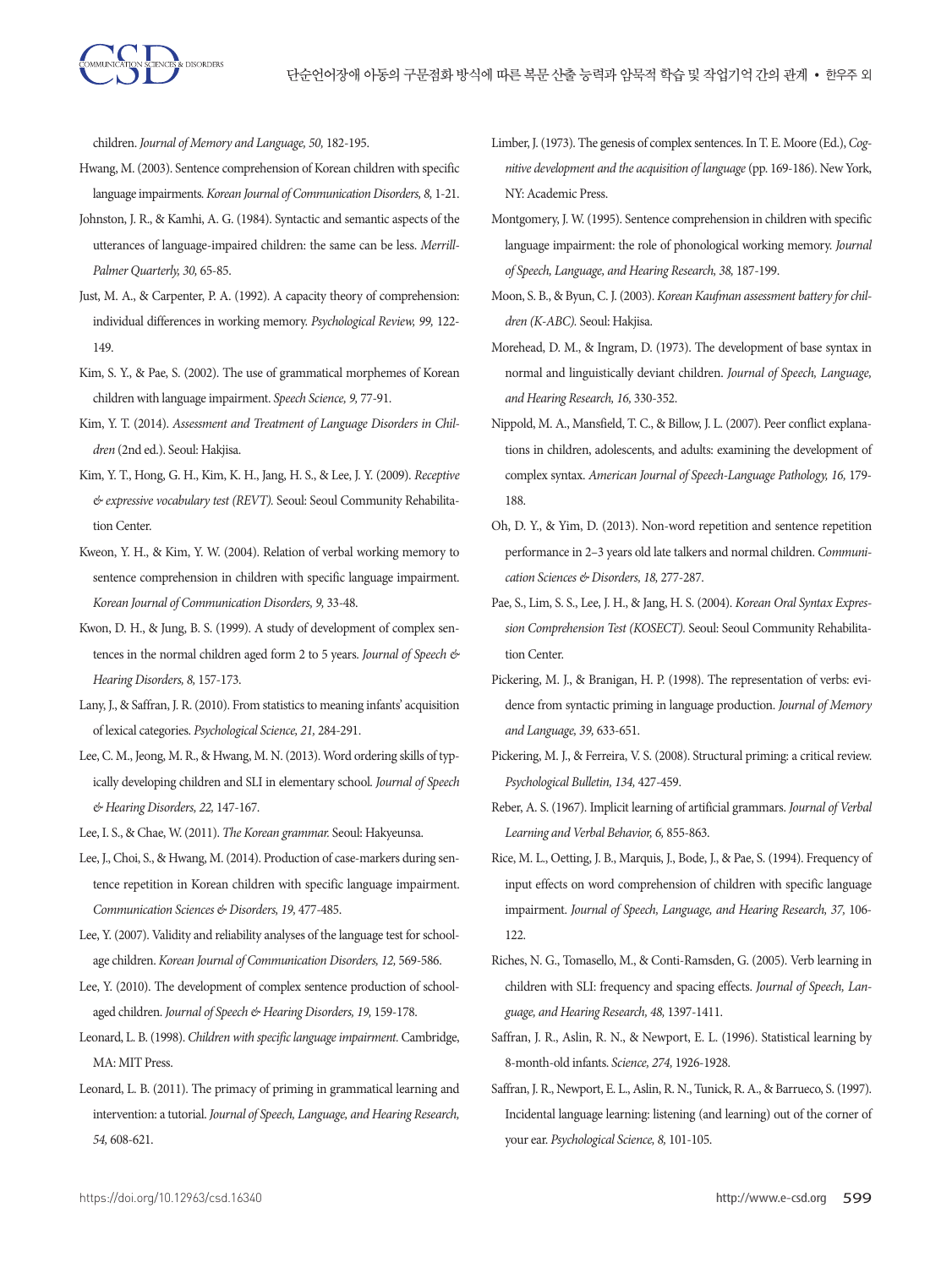

- Savage, C., Lieven, E., Theakston, A., & Tomasello, M. (2006). Structural priming as implicit learning in language acquisition: the persistence of lexical and structural priming in 4-year-olds. *Language Learning and Development, 2,* 27-49.
- Seo, H. S., & Lee, S. H. (1999). The development of connective endings of 2-5 year old normal children. *Korean Journal of Communication Disorders, 9,*  167-185.
- Tomblin, J. B., Mainela-Arnold, E., & Zhang, X. (2007). Procedural learning in adolescents with and without specific language impairment. *Language Learning and Development, 3,* 269-293.
- Ullman, M. T. (2004). Contributions of memory circuits to language: the declarative/procedural model. *Cognition, 92,* 231-270.
- Vinter, A., & Perruchet, P. (2000). Implicit learning in children is not related to age: evidence from drawing behavior. *Child Development, 71,* 1223-1240.
- Weismer, S. E. (1996). Capacity limitations in working memory: the impact on lexical and morphological learning by children with language impairment. *Topics in Language Disorders, 17,* 33-44.
- Yang, Y., Yim, D., Kim, S., & Han, J. (2013). The relationship among receptive vocabulary, non-word repetition, and quick incidental learning in preschoolers with and without delay in vocabulary development. *Communication Sciences & Disorders, 18,* 379-391.
- Yim, D., Yang, Y., & Kim, S. (2015). Domain-specific working memory performance in children with and without specific language impairment. *Communication Sciences & Disorders, 20,* 13-23.
- Yim, D., Kwak, A., Lee, Y., Han, W., Lee, J., Chun, S., … & Han, J. (2016). Statistical learning in children with primary language impaitment (PLI). *Journal of Speech-Language & Hearing Disorders, 25,* 61-69.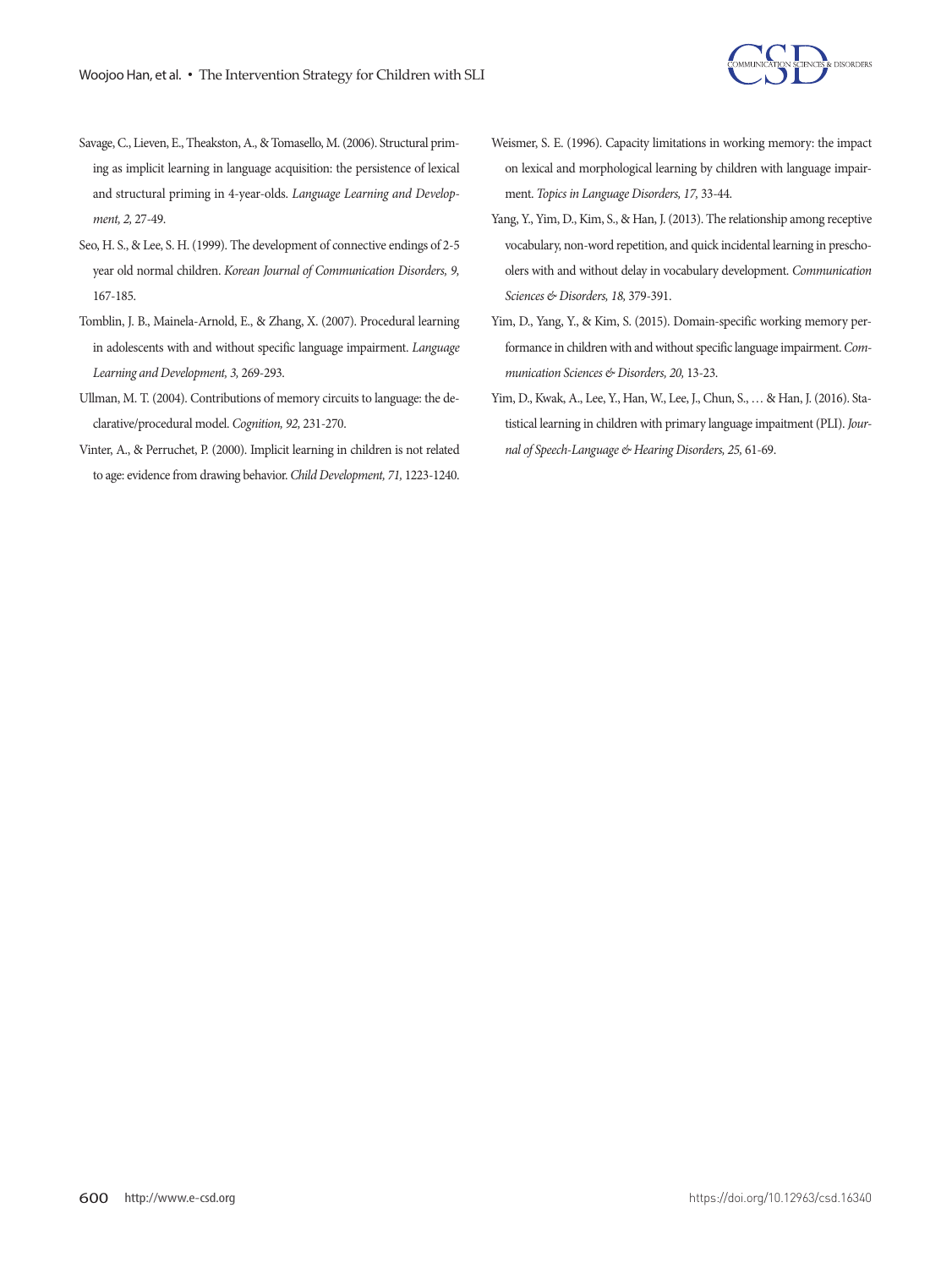

### **Appendix 1.** 점화 조건1, 점화 조건2의 복문 산출 과제

|  |  | $\sim$ |
|--|--|--------|
|  |  |        |

| 번호     | 문장구조  | 제시 문장                              | 목표 반응                      |
|--------|-------|------------------------------------|----------------------------|
| 점화문장   | 접속-대등 | 호랑이는 춤춘다.<br>여우는 노래한다.             | 호랑이는 춤추고 여우는 노래한다.         |
| 목표문장   | 접속-대등 | 날씨가 춥다.<br>비가 온다.                  | 날씨가 춥고 비가 온다.              |
| 〈접속〉   |       |                                    |                            |
| 번호     | 문장구조  | 제시 문장                              | 목표 반응                      |
| 점화문장1  | 접속-대립 | 눈이 왔다.<br>날씨는 따뜻하다.                | 눈이 왔지만 날씨는 따뜻하다.           |
| 목표문장1  | 접속-대립 | 집은 조용하다.<br>밖은 시끄럽다.               | 집은 조용하지만 밖은 시끄럽다.          |
| 점화문장2  | 접속-대등 | 상아 가방은 무겁다.<br>상진이 가방은 가볍다.        | 상아 가방은 무겁고 상진이 가방은 가볍다.    |
| 목표문장2  | 접속-대등 | 우리 강아지는 크다.<br>친구 강아지는 작다.         | 우리 강아지는 크고 친구 강아지는 작다.     |
| 점화문장3  | 접속-인과 | 바람이 불었다.<br>나뭇잎이 떨어졌다.             | 바람이 불어서 나뭇잎이 떨어졌다.         |
| 목표문장3  | 접속-인과 | 텔레비전 소리가 시끄럽다.<br>귀가 아프다.          | 텔레비전 소리가 시끄러워서 귀가 아프다.     |
| 점화문장4  | 접속-조거 | 선생님이 되고 싶다.<br>공부를 열심히 해야 한다.      | 선생님이 되고 싶으면 공부를 열심히 해야 한다. |
| 목표문장4  | 접속-조건 | 키가 크고 싶다.<br>운동을 열심히 해야 한다.        | 키가 크고 싶으면 운동을 열심히 해야 한다.   |
| 점화문장5  | 접속-의도 | 나는 밥을 먹으려고 한다.<br>식탁에 앉았다.         | 나는 밥을 먹으려고 식탁에 앉았다.        |
| 목표문장5  | 접속-의도 | 나는 옷을 입으려고 한다.<br>방에 들어왔다.         | 나는 옷을 입으려고 방에 들어왔다.        |
| 〈내포〉   |       |                                    |                            |
| 번호     | 문장구조  | 제시 문장                              | 목표 반응                      |
| 점화문장6  | 내포-관형 | 피자는 맛있다.<br>피자는 음식이다.              | 피자는 맛있는 음식이다.              |
| 목표문장6  | 내포-관형 | 고양이는 귀엽다<br>고양이는 동물이다.             | 고양이는 귀여운 동물이다.             |
| 점화문장7  | 내포-관형 | 이 바지는 길다.<br>형은 그 바지를 벗었다.         | 형은 긴 바지를 벗었다.              |
| 목표문장7  | 내포-관형 | 이 장미가 빨갛다.<br>나는 그 장미를 꺾었다.        | 나는 빨간 장미를 꺾었다.             |
| 점화문장8  | 내포-관형 | 이 아이스크림이 맛있다.<br>그 아이스크림은 동생의 것이다. | 이 맛있는 아이스크림은 동생의 것이다.      |
| 목표문장8  | 내포-관형 | 이 장갑은 비싸다.<br>그 장갑은 누나의 것이다.       | 이 비싼 장갑은 누나의 것이다.          |
| 점화문장9  | 내포-관형 | 이 딸기가 크다.<br>나는 그 딸기를 먹었다.         | 나는 큰 딸기를 먹었다.              |
| 목표문장9  | 내포-관형 | 이 책은 재밌다.<br>나는 그 책을 읽었다.          | 나는 재밌는 책을 읽었다.             |
| 점화문장10 | 내포-관형 | 나는 연필을 주웠다.<br>그 연필이 뾰족하다.         | 나는 뾰족한 연필을 주웠다.            |
| 목표문장10 | 내포-관형 | 나는 신발을 잃어버렸다.<br>그 신발은 귀엽다.        | 나는 귀여운 신발을 잃어버렸다.          |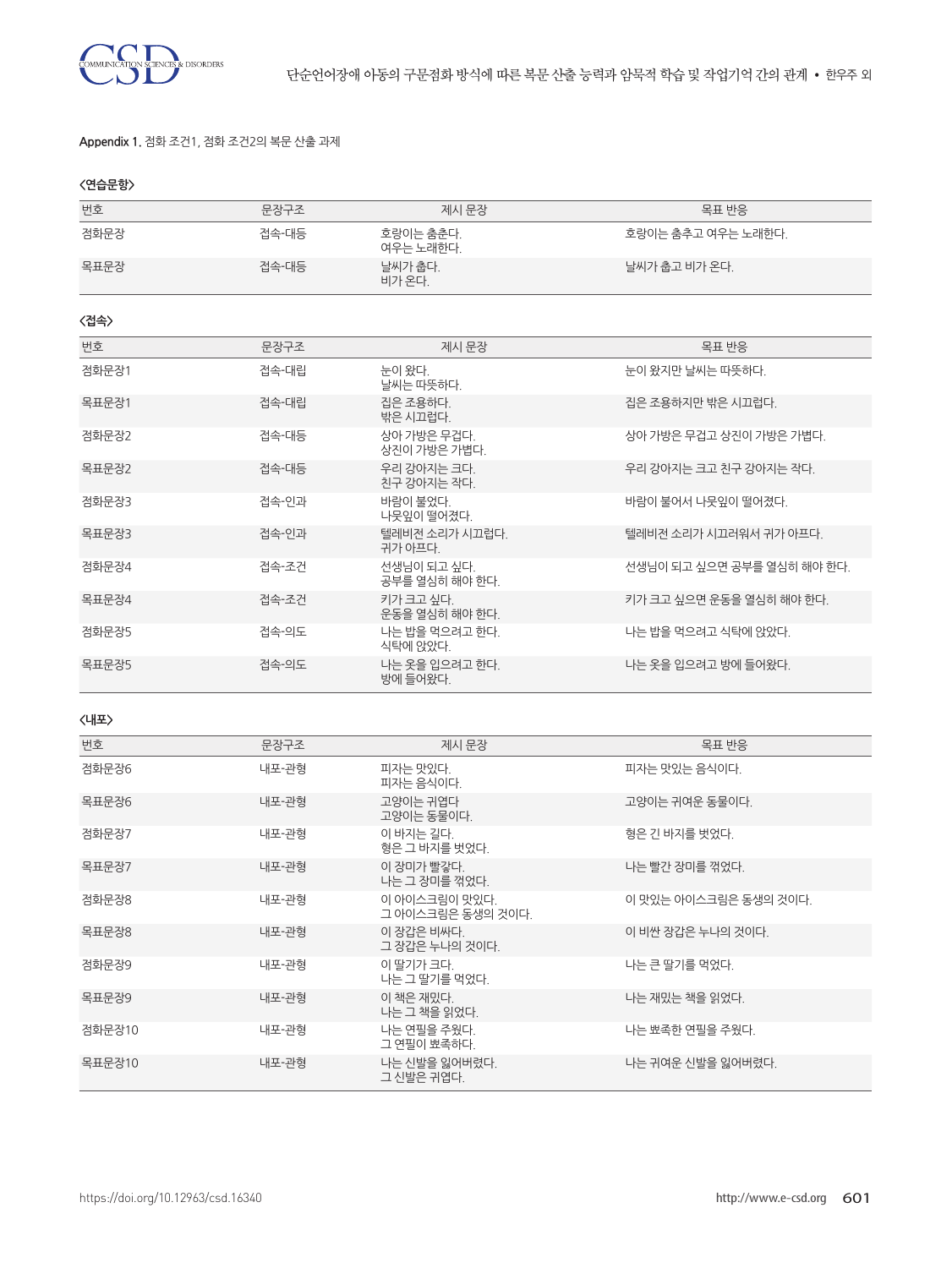

### **Appendix 2.** 점화 조건3의 복문 산출 과제

### **<연습문항>**

| 번호      | 문장구조  | 제시 문장                         | 목표 반응                      |
|---------|-------|-------------------------------|----------------------------|
| 점화문장1   | 접속-대등 | 호랑이는 춤춘다.<br>여우는 노래하다.        | 호랑이는 춤추고 여우는 노래한다.         |
| 점화문장2   | 접속-대등 | 연필은 뾰족하다.<br>공은 둥글다.          | 연필은 뾰족하고 공은 둥글다.           |
| 목표문장    | 접속-대등 | 날씨가 춥다.<br>비가 온다.             | 날씨가 춤고 비가 온다.              |
| 〈접속〉    |       |                               |                            |
| 번호      | 문장구조  | 제시 문장                         | 목표 반응                      |
| 점화문장1-1 | 접속-대립 | 눈이 왔다.<br>날씨는 따뜻하다.           | 눈이 왔지만 날씨는 따뜻하다.           |
| 점화문장1-2 | 접속-대립 | 옷은 작다.<br>모자는 크다.             | 옷은 작지만 모자는 크다.             |
| 목표문장1   | 접속-대립 | 집은 조용하다.<br>밖은 시끄럽다.          | 집은 조용하지만 밖은 시끄럽다.          |
| 점화문장2-1 | 접속-대등 | 상아 가방은 무겁다.<br>상진이 가방은 가볍다.   | 상아 가방은 무겁고 상진이 가방은 가볍다.    |
| 점화문장2-2 | 접속-대등 | 내 신발은 빨갛다.<br>동생 신발은 파랗다.     | 내 신발은 빨갛고 동생 신발은 파랗다.      |
| 목표문장2   | 접속-대등 | 우리 강아지는 크다.<br>친구 강아지는 작다.    | 우리 강아지는 크고 친구 강아지는 작다.     |
| 점화문장3-1 | 접속-인과 | 바람이 불었다.<br>나뭇잎이 떨어졌다.        | 바람이 불어서 나뭇잎이 떨어졌다.         |
| 점화문장3-2 | 접속-인과 | 아기가 넘어졌다.<br>엄마가 놀랐다.         | 아기가 넘어져서 엄마가 놀랐다.          |
| 목표문장3   | 접속-인과 | 텔레비전 소리가 시끄럽다.<br>귀가 아프다.     | 텔레비전 소리가 시끄러워서 귀가 아프다.     |
| 점화문장4-1 | 접속-조건 | 선생님이 되고 싶다.<br>공부를 열심히 해야 한다. | 선생님이 되고 싶으면 공부를 열심히 해야 한다. |
| 점화문장4-2 | 접속-조건 | 글씨를 쓰려고 한다.<br>연습을 열심히 해야 한다. | 글씨를 쓰려면 연습을 열심히 해야 한다.     |
| 목표문장4   | 접속-조건 | 키가 크고 싶다.<br>운동을 열심히 해야 한다.   | 키가 크고 싶으면 운동을 열심히 해야 한다.   |
| 점화문장5-1 | 접속-의도 | 나는 밥을 먹으려고 한다.<br>식탁에 앉았다.    | 나는 밥을 먹으려고 식탁에 앉았다.        |
| 점화문장5-2 | 접속-의도 | 나는 잠을 자려고 한다.<br>침대에 누웠다.     | 나는 잠을 자려고 침대에 누웠다.         |
| 목표문장5   | 접속-의도 | 나는 옷을 입으려고 한다.<br>방에 들어왔다.    | 나는 옷을 입으려고 방에 들어왔다.        |

(continued to the next page)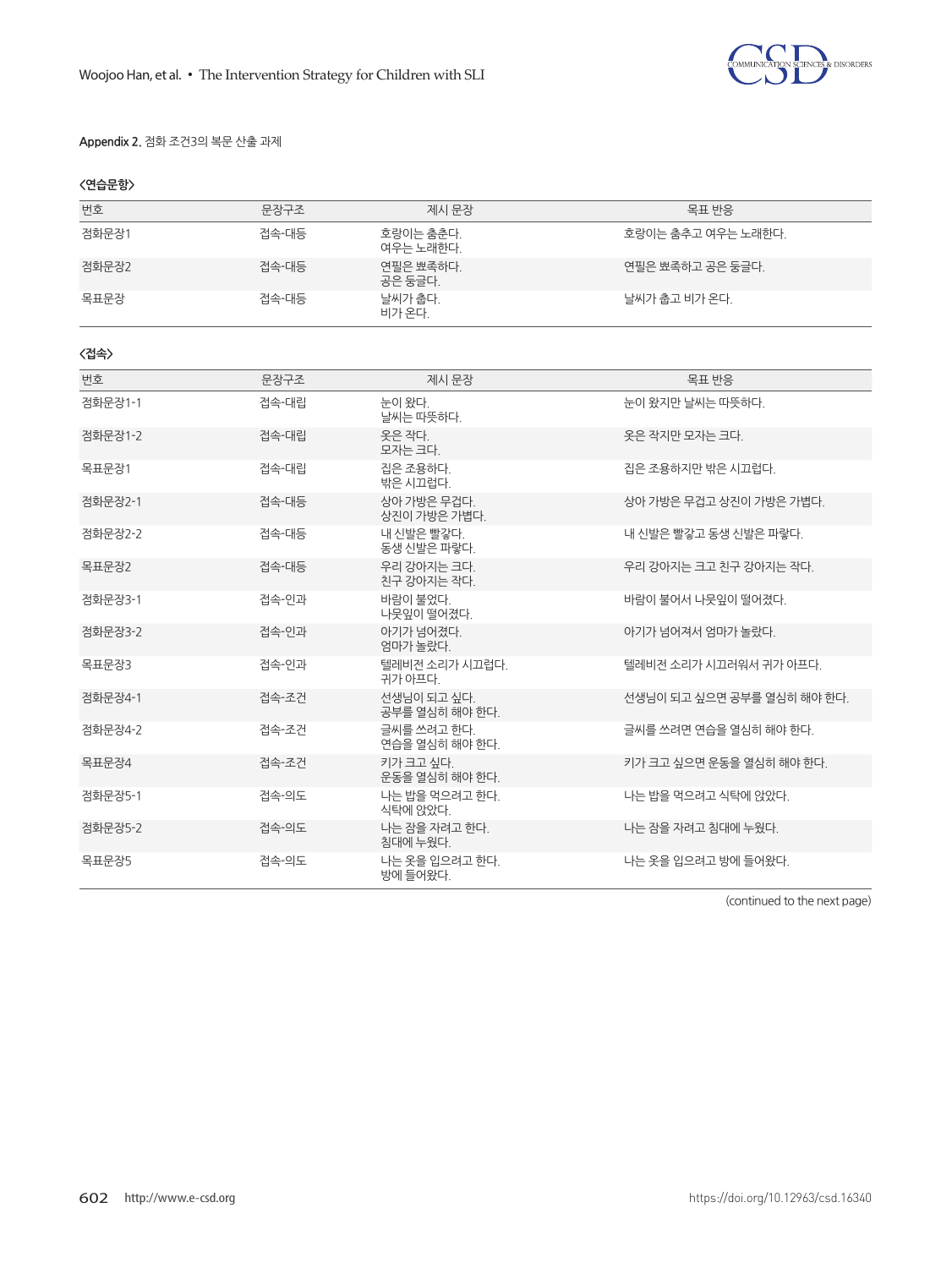

### **Appendix 2.** Continued

### **<내포>**

| 번호       | 문장구조  | 제시 문장                              | 목표 반응                 |
|----------|-------|------------------------------------|-----------------------|
| 점화문장6-1  | 내포-관형 | 피자는 맛있다.<br>피자는 음식이다.              | 피자는 맛있는 음식이다.         |
| 점화문장6-2  | 내포-관형 | 바나나는 노랗다.<br>바나나는 과일이다.            | 바나나는 노란 과일이다.         |
| 목표문장6    | 내포-관형 | 고양이는 귀엽다<br>고양이는 동물이다.             | 고양이는 귀여운 동물이다.        |
| 점화문장7-1  | 내포-관형 | 이 바지는 길다.<br>형은 그 바지를 벗었다.         | 형은 긴 바지를 벗었다.         |
| 점화문장7-2  | 내포-관형 | 이 가방은 크다.<br>엄마는 그 가방을 버렸다.        | 엄마는 큰 가방을 버렸다.        |
| 목표문장7    | 내포-관형 | 이 장미가 빨갛다.<br>나는 그 장미를 꺾었다.        | 나는 빨간 장미를 꺾었다.        |
| 점화문장8-1  | 내포-관형 | 이 아이스크림이 맛있다.<br>그 아이스크림은 동생의 것이다. | 이 맛있는 아이스크림은 동생의 것이다. |
| 점화문장8-2  | 내포-관형 | 이 옷은 파랗다.<br>그 옷은 아빠의 것이다.         | 이 파란 옷은 아빠 것이다.       |
| 목표문장8    | 내포-관형 | 이 장갑은 비싸다.<br>그 장갑은 누나의 것이다.       | 이 비싼 장갑은 누나의 것이다.     |
| 점화문장9-1  | 내포-관형 | 이 딸기가 크다.<br>나는 그 딸기를 먹었다.         | 나는 큰 딸기를 먹었다.         |
| 점화문장9-2  | 내포-관형 | 이 운동화가 멋지다.<br>나는 그 운동화를 샀다.       | 나는 멋진 운동화를 샀다.        |
| 목표문장9    | 내포-관형 | 이 책은 재밌다.<br>나는 그 책을 읽었다.          | 나는 재밌는 책을 읽었다.        |
| 점화문장10-1 | 내포-관형 | 나는 연필을 주웠다.<br>그 연필이 뾰족하다.         | 나는 뾰족한 연필을 주웠다.       |
| 점화문장10-2 | 내포-관형 | 엄마가 인형을 사줬다.<br>그 인형은 작다.          | 엄마가 작은 인형을 사줬다.       |
| 목표문장10   | 내포-관형 | 나는 신발을 잃어버렸다.<br>그 신발은 귀엽다.        | 나는 귀여운 신발을 잃어버렸다.     |